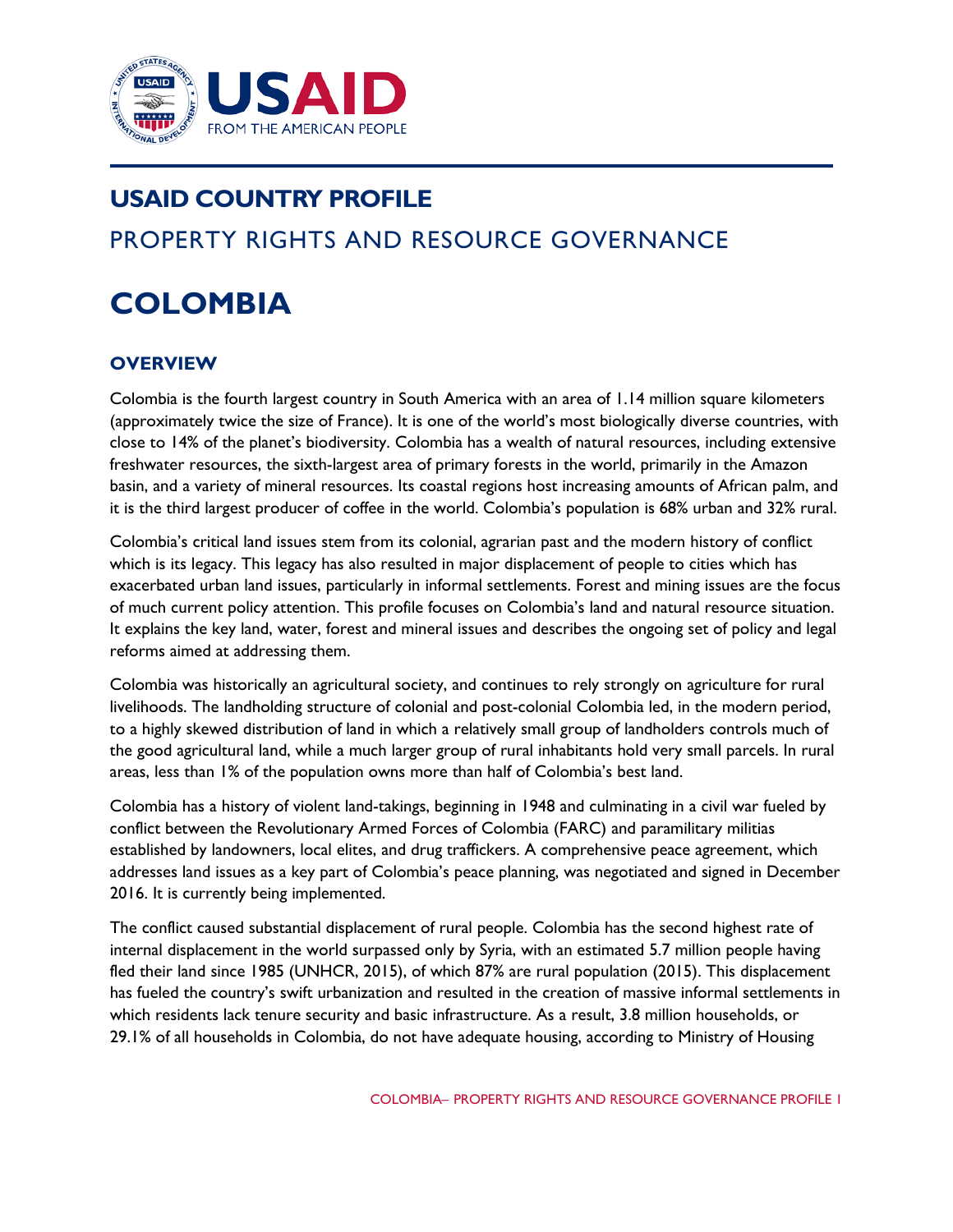estimates from 2013, and another 662,146 families, or 5%, are homeless. Displacement has also left many rural people in precarious livelihood conditions with high poverty rates and lack of opportunities.

Land tenure is often insecure, particularly for small-scale farmers, indigenous and Afro-Colombian peoples, and members of women-headed households who have been forcibly displaced at disproportionately high levels. According to data from the Land Formalization Program (LFP) under the Ministry of Agriculture (2015), 48% of the 3.7 million rural parcels contained in the National Cadastre do not have registered titles. Approximately 1.7 million rural properties currently exist without formal property records.

Although successive government interventions have aimed at fostering land reform, these have historically been ineffective due to the conflict and the mixed record of government institutions responsible for reform. This may be changing as a part of the run-up to the peace process. In the last five years, two major legal reforms have taken place that focus on rural areas. These reforms promote land reform and reparation for victims. The reforms are spelled out in the 2011 law on land restitution and formalization for victims of violence (Law 1448) and a 2012 law that establishes a special process to develop a Land Formalization Program (Law 1561). The way that these laws are implemented will be a key part of the peace process and the establishment of an equitable and sustainable model of rural development and natural resource management for Colombia's future. On December 7 of 2015 President Juan Manuel Santos signed a series of decrees under the special powers granted by Congress, which empower the GOC to make a comprehensive institutional reform to the agricultural sector.

# **KEY ISSUES AND INTERVENTION CONSTRAINTS**

- **Land in the peace process and post-conflict scenarios –** A Peace Accord to end Colombia's civil war was signed in December 2016. The Accord includes agreements on six topics, including rural land. The Agreement grants land to landless farmers, and to formalize legitimate landholders who do not possess valid legal documents. The Agreement also aims to establish a state land fund of properties for allocation to landless households. The recent National Development Plan (2014-2018) incorporates these agreements and plans for their widespread implementation. Implementing these measures should serve as a fundamental platform for lasting peace.
- **Land tenure and rural land rights interventions –** To address rural tenure insecurity, Colombia has been developing a National Land Formalization Program since 2012 under the auspices of the Ministry of Agriculture and Rural Development. The Program establishes an expedited process for resolving the situation of the owners of urban or rural properties who lack legal documentation. The Program also provides legal security to those people that possess registered titles that contain legal deficiencies, enabling them to fully clear their rights. The Program is being implemented in two stages: the first phase was carried out between 2012 – 2014 for design and development; and the second phase will be implemented between 2015 and 2021 for national roll-out. The goal is to move away from a demand-driven titling effort and towards a systematic, offer-driven program in which land titles are provided as a public service in rural areas. This initiative is extremely important for the country to overcome the legacy of conflict and bring the benefits of formality including increased agricultural productivity, environmental sustainability, and a reduction of violence to small-scale farmers across the country.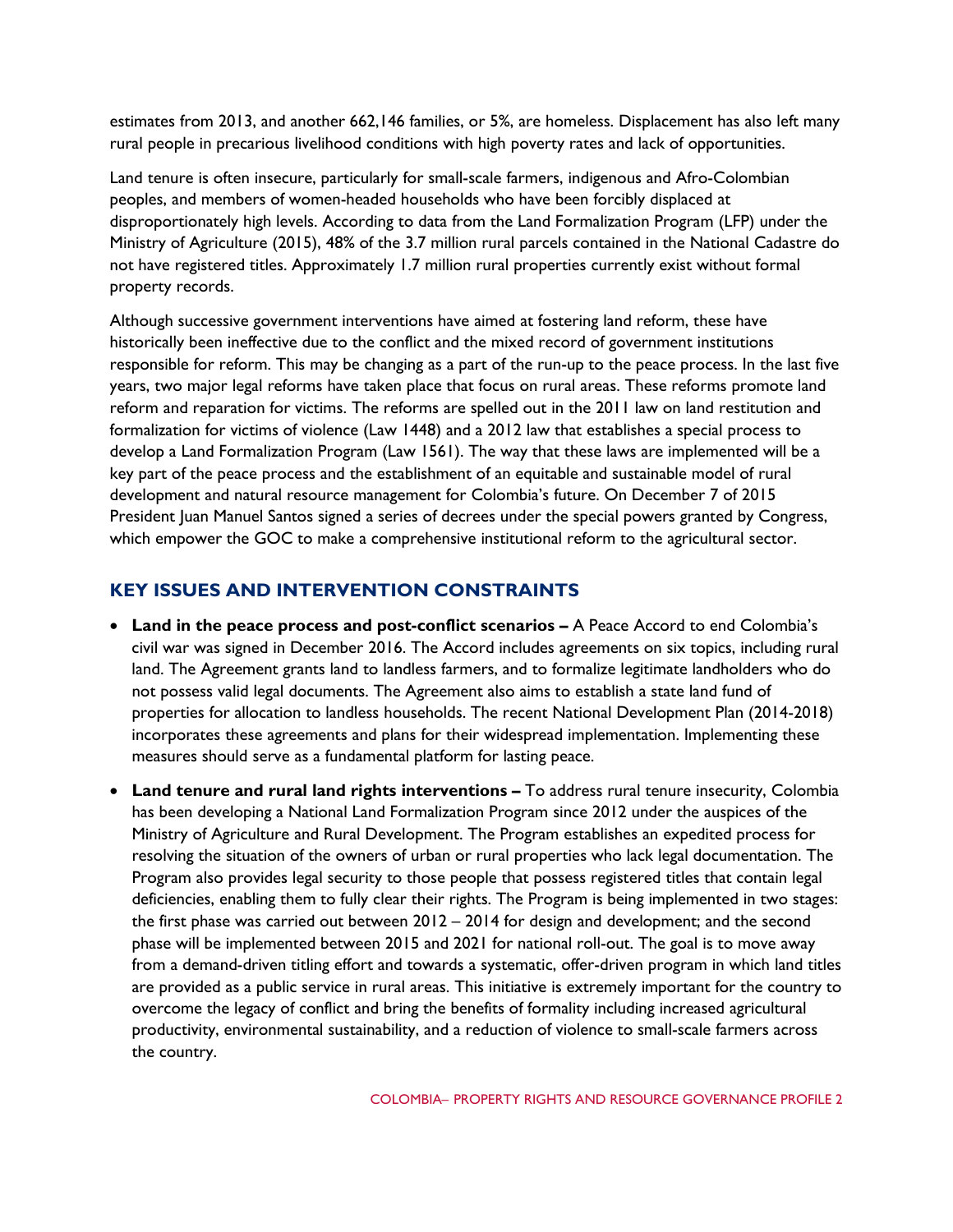- **Urban Land Rights Interventions**. To improve land-rights security in urban areas and housing conditions for millions of urban residents, as well as to foster growth and employment in the construction sector, the government and donors should work closely with local authorities and the private sector to support a country-wide regularization effort for informal settlements. Lessons learned from experiences in the 2000s in Medellin, Bogota and Cali can provide a basis for action. The government could promote provisional land-rights security through encouraging local authorities to designate informal settlements as "special social areas." It could further assist in providing primary services such as water and sewerage to these communities, as well as longer-term land-rights security over time. The legal framework for adverse possession could also be explored as a tool for formalizing land rights of urban settlers as an alternative to expropriation.
- **Land Dispute Resolution.** Colombia's land disputes complicate the formalization effort and initiatives for rural development and poverty reduction. New efforts are needed to mediate and resolve conflicts based on land and natural resources. USAID's Land and Rural Development Program (LRDP) is currently helping the GOC to explore innovations such as a comprehensive, expedited land-mediation initiative which uses alternative dispute resolution (ADR) to resolve tenure security issues. LRDP is also providing support at the public policy level to use this dispute resolution initiative as the official tool to issue titles once a dispute is settled.
- **Internally Displaced Persons (IDPs).** As of 2017, Colombia had 7.2 million officially registered IDPs. Providing IDPs with secure tenure and connecting them to government services and employment opportunities is a priority. For many IDPs, it may not be feasible or desirable to return to their place of origin. The government will need to work closely with IDPs and other stakeholders to develop acceptable strategies and policies to integrate displaced people in urban, peri-urban and rural areas where economic and social opportunities differ.
- **Land restitution and victims' reparation.** For IDPs and conflict victims land issues are at the heart of national reconciliation processes. The Law for Victims and Land Restitution (Law 1448 of 2011) provides for attention, assistance and reparations to displaced people and civilian victims of the conflict. The law is the centerpiece of the framework for transitional justice that seeks to create a post-conflict status based on the rights of victims to truth, justice and reparation, with guarantees of non-repetition. It is seen as a spearhead for the GOC's broader land agenda and so political commitment to the Law is critical to ensure a multi-faceted land reform.
- **Impediments to Land Market Efficiency**. Tax incentives and government subsidies support large landholdings by wealthier families/groups, even if this land is under-utilized. These government interventions create land-market inefficiencies, and impede the distribution of land rights to potentially more productive users. They also contribute to continued socio-economic disparity in rural areas. As a preliminary step toward greater land-market efficiency and more balanced land distribution in rural areas, the government should be encouraged to remove tax incentives and subsidies that give distorted support to large landholders.
- **Mining and minerals extraction.** Colombia's internal conflict and lack of policy enforcement has resulted in two major problems for mineral exploitation. The first involves situations where formal mining activity has triggered conflicts involving displacement of populations and land disputes. The second involves situations in which the mining sector has become a tactical or strategic objective of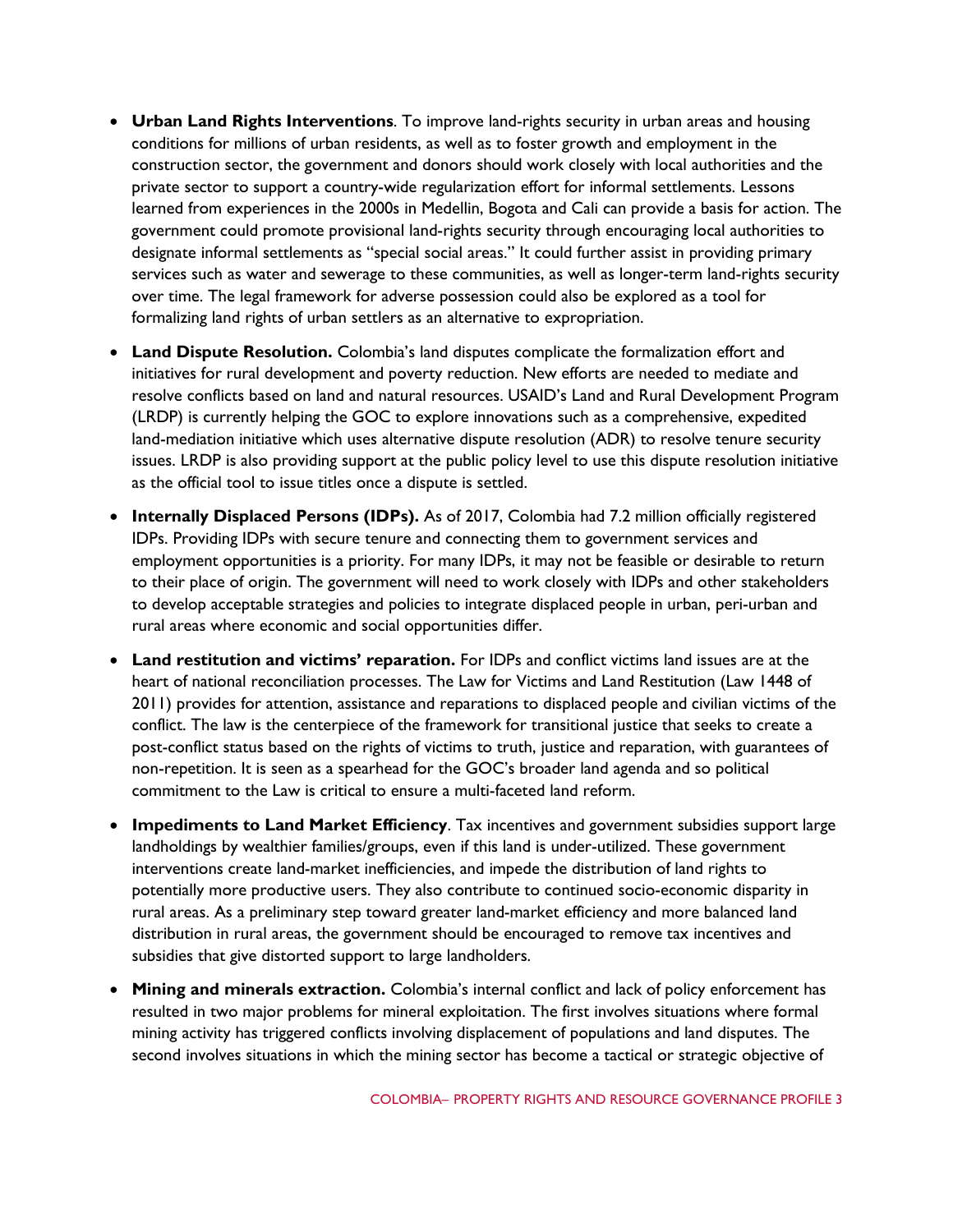armed groups, including cases where mining facilitates the activity of these groups as a source of income, money laundering or territorial control. Resolving mining conflicts in the country is currently one of the biggest challenges the government faces, not only for its environmental implications, but also for the sector's linkages to political, economic and social outcomes.

• **Gender.** The Government of Colombia has enacted legislation favorable to women's rights to land and property, but women-headed households remain especially susceptible to insecurity, poverty and the consequences of forced displacement. A focus on effective implementation of laws protecting women's rights to land could improve living conditions for women and children in Colombia. The government and donors could continue to support gender training within land-administration bodies and launch a legal awareness/legal aid campaign that aims to increase awareness of women's rights (LRDP's work on televised programming is a possible model) and empowers women to exercise them. Programs should have a particular focus on vulnerable women, particularly Afro-Colombian and indigenous women, who are more likely to be displaced.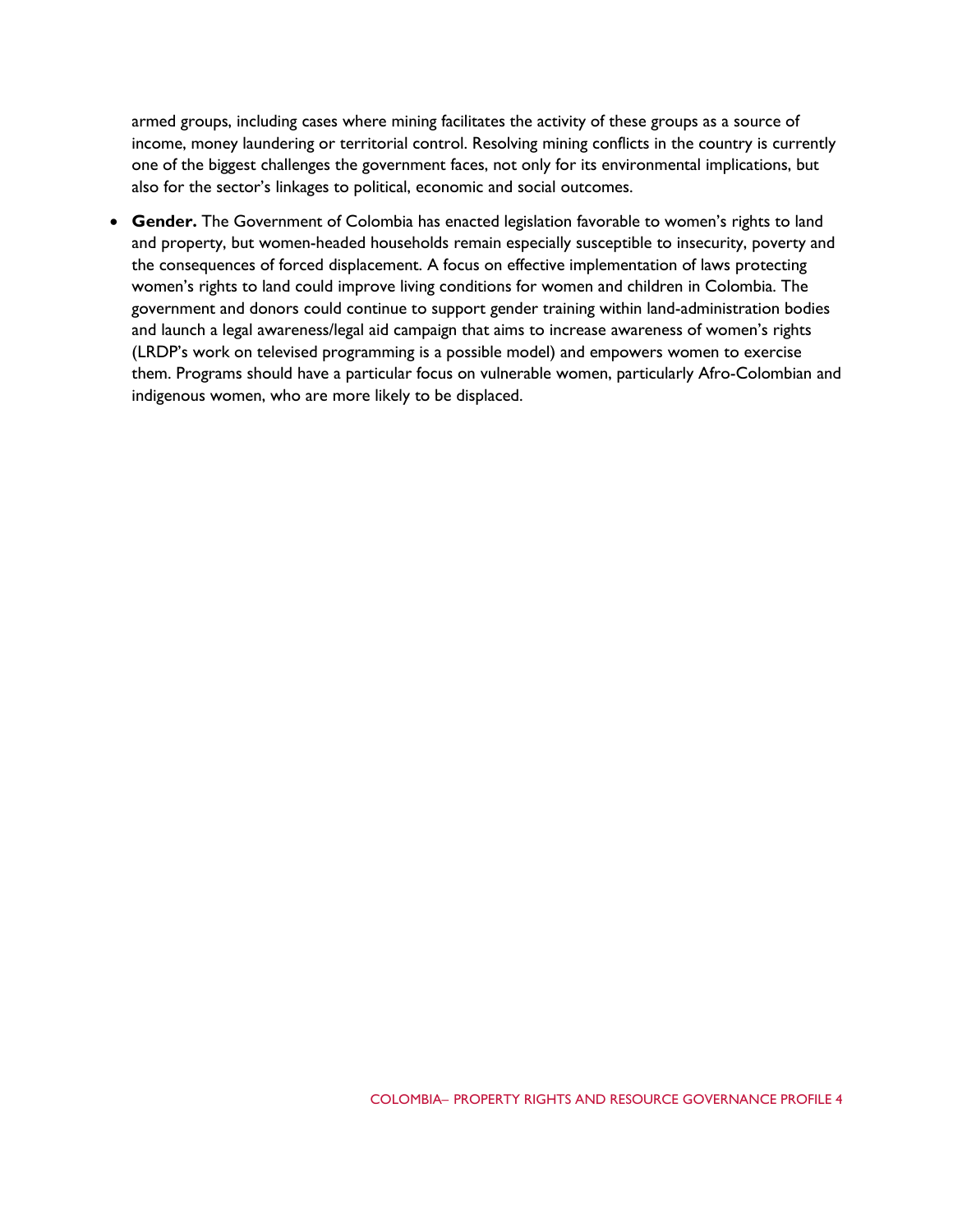#### FOR MORE RECENT LITERATURE:

[www.land-links.org/colombia](http://www.land-links.org/colombia)

Revised December 2017

Keywords: Colombia, tenure, agrarian, land law, land reform, property rights, land conflicts, water rights, mineral rights

COLOMBIA– PROPERTY RIGHTS AND RESOURCE GOVERNANCE PROFILE 5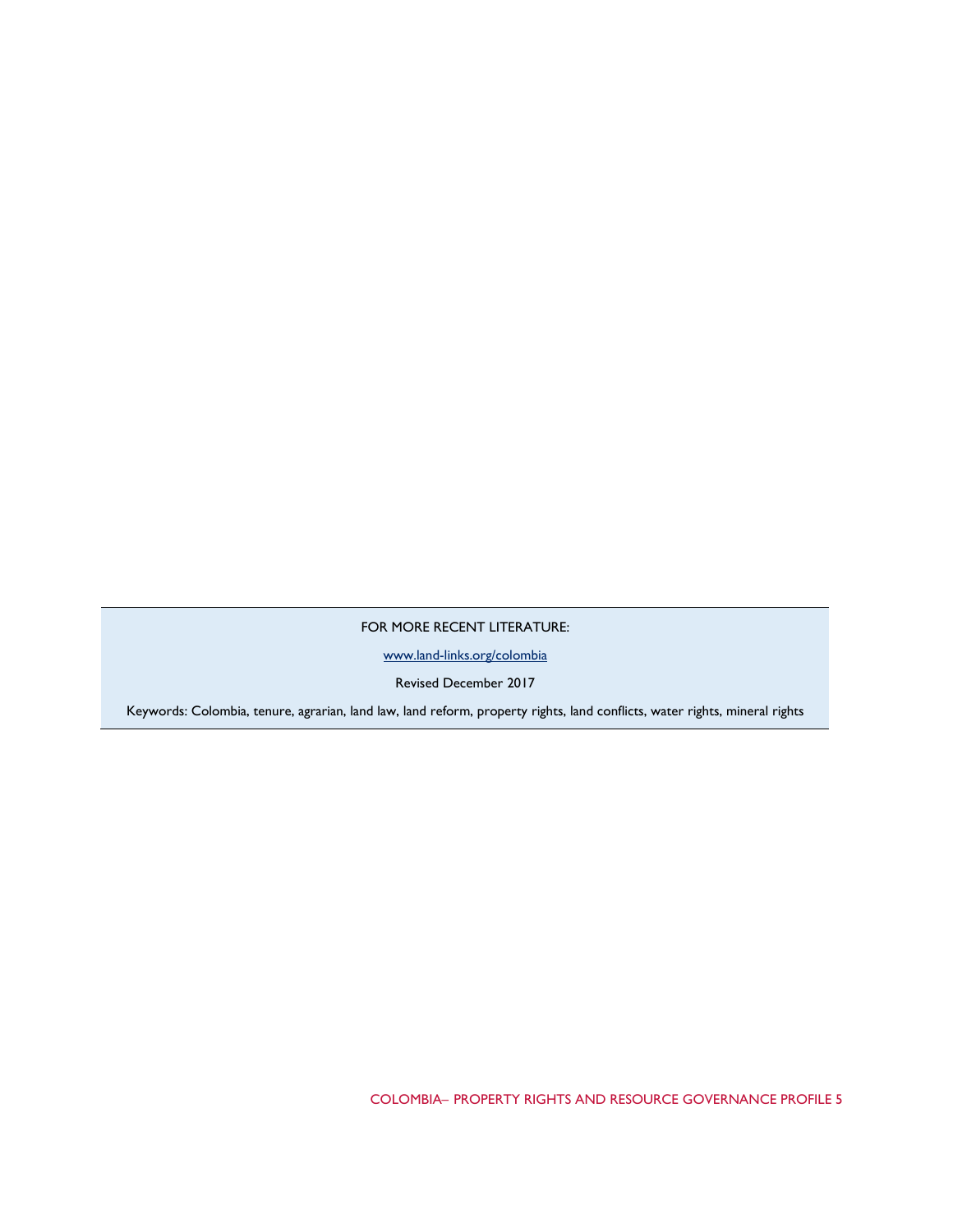# **SUMMARY**

The history of Colombia has always been substantially intertwined with the institutions of land ownership (Constitutional Court, 2012). Much of the political, economic and social conflict in the country has historically involved rights over land, especially in rural areas, and the issue of state-sponsored land redistribution.

| These issues continue to        | <b>Box I. Macro Indicators</b>                                   |              |                      |
|---------------------------------|------------------------------------------------------------------|--------------|----------------------|
| influence the country's         |                                                                  | Year         | <b>Score</b>         |
| stability and development, as   | Population, total                                                | 2014         | 47.79 million        |
|                                 | Population ages 0-14; 15-64; 65+ (% of total)                    | 2014         | 24.7; 68.5; 6.8      |
| they support inequality in land | Population growth (annual %)                                     | 2014         | 0.9                  |
| distribution and insecurity of  | Rural population (% of total population)                         | 2014         | 23.8                 |
| land rights for vulnerable      | Population density (people per sq. km)                           | 2014         | 43.1                 |
| populations. Land distribution  | Literacy rate, adult total (% of people ages 15 and              |              |                      |
|                                 | above)                                                           | 2011<br>2014 | 93.6<br>1,109,500.00 |
| in Colombia is highly           | Land area: Surface area (sq. km)<br>Arable land (% of land area) | 2013         | 1.5                  |
| inequitable: An estimated 0.4%  | Agricultural land (% of land area)                               | 2013         | 40.4                 |
| of the population owns 62% of   | Permanent cropland (% of land area)                              | 2013         | 1.6                  |
| the country's best land.        | Agricultural irrigated land (% of total agricultural             |              |                      |
|                                 | land)                                                            | 2013         | 1.5                  |
| Upward of 68% of the rural      | Forest area (% of land area)                                     | 2013         | 52.8                 |
| population lives below the      | Terrestrial & Marine Protected Areas (% of total                 |              |                      |
| official poverty level. The     | territorial area)                                                | 2010         | 20.8                 |
| Government of Colombia          | Renewable internal freshwater resources per                      |              |                      |
|                                 | capita (cubic meters)                                            | 2013         | 47,948.60            |
| (GOC) has attempted land        | Annual freshwater withdrawals, agriculture;                      |              |                      |
| reform programs designed to     | domestic; industry (% of total freshwater<br>withdrawal)         | 2013         | 54.3; 26.6, 19.1     |
| equalize land distribution and  | Crop production index $(2004-2006 = 100)$                        | 2013         | 108.2                |
| protect the rights of tenant    | Livestock production index $(2004-2006 = 100)$                   | 2013         | 120.0                |
| farmers for decades, but with   | GDP (current US\$)                                               | 2014         | 377,739,622,865.80   |
|                                 | GDP growth (annual %)                                            | 2014         | 4.6                  |
| limited success. Large          | Agriculture; industry; manufacturing; services, value            |              |                      |
| landholders have evaded         | added (% of GDP)                                                 | 2014         | 6.7; 38.2; 13; 55.1  |
| reform, while institutions      | Ores and metals exports (% of merchandise)                       | 2013         | 1.1                  |
| charged with promoting          | Ores and metals imports (% of merchandise)                       | 2003         | 1.6                  |
| reform have suffered from       | Net ODA (% of GNI)                                               | 2007         | $\cdot$ .2           |
|                                 | Source: Word Bank, 2013-2015                                     |              |                      |
| internal corruption and lack    |                                                                  |              |                      |

the capacity to implement changes.

Land tenure insecurity therefore remains a widespread problem in Colombia. The failure of land reform, as well as escalating competition for resources, has fueled conflict between guerrilla insurgencies and paramilitary groups, with rural communities often caught in the middle. Over time, armed groups have gained territory by displacing smallholders from their land. Also, a lack of land administration tools means that private sector investments in land may not follow best practices for community engagement and consultation.

The new policies being set in place in support of the Peace Process are intended to change these institutional structures and address land distribution and insecurity of tenure. The legal framework tries to balance protection of private property with the state's interest in promoting equity and efficiency through agrarian reform. Constitutional law thus provides for strong protections for private land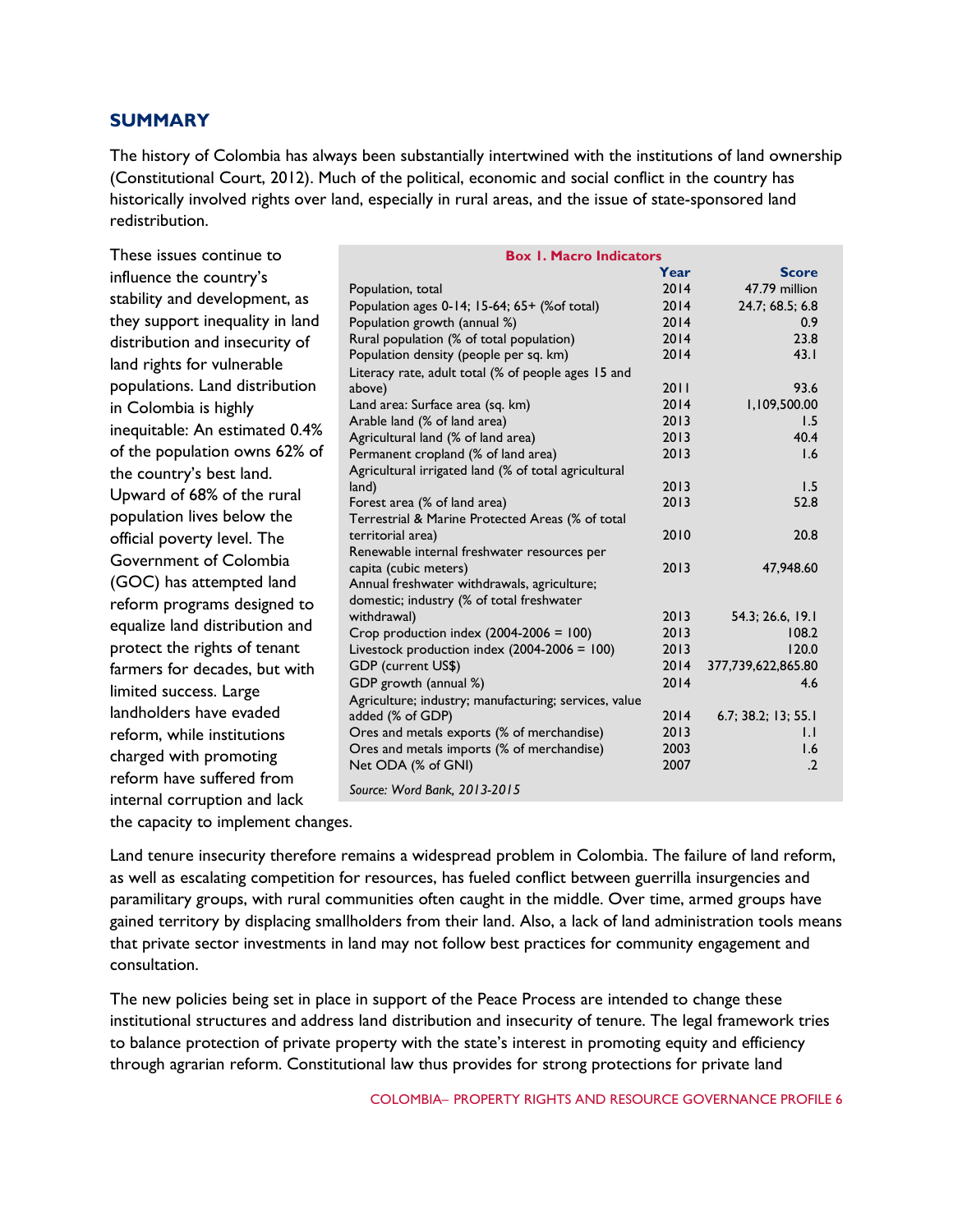holders, but also creates provision for state-led land redistribution. The Colombian Constitution (Article 58) states that private property and other rights acquired under civil laws are guaranteed. However, when the application of a law enacted for reasons of public utility or social interest results in a conflict with the rights of individuals, the private interest must yield to the public or social interest.

The Constitution also stipulates that it is the duty of the state to "promote progressive access to land for agricultural workers, individually or in partnership (…) in order to improve the income and quality of life of the peasants" (Political Constitution of Colombia, 1991, Article 64). In this way the Colombian Constitution stipulates that property has a social function; it implicitly creates obligations to use land for social purposes, and supports an inherent ecological function (Political Constitution of Colombia, 1991).

Within this broad constitutional understanding, the Civil Code of Colombia establishes five ways to acquire ownership of property: tradition, accession, succession upon death, occupation and acquisitive prescription, which is equivalent to adverse possession (Colombian Civil Code, 2015). Civil law is complemented by the Agrarian Law, which provides the state with the right to intervene in private landholding in cases where land's social function is not being achieved, or to support land access for agricultural workers.

The reality of a legacy incomplete agrarian reforms, some of whose regulations were later overturned, and the displacement and neglect caused by decades of conflict, have created a great deal of uncertainty on the ground. The challenge of the GOC faces with a new set of land law reforms is to systematically update and clarify the information about the actual situation of all landholdings and apply the full set of legal instruments in ways which will facilitate national reconciliation and a create a sustainable model of inclusive rural development.

# **1. LAND**

# **LAND USE**

Colombia has a total area of 2,070,408 square kilometers. In 2015, 56.9% of land was used for natural forests, and 38.3% was used for agricultural purposes (Third Agricultural Census, DANE, 2015). The balance of the country's surface area is covered by waterways and urban areas.

Colombia's land use varies according to the distinct geographic regions that make up the country. Colombia's geography features coastal lowlands along both the Caribbean Sea and Pacific Ocean. Lowlands along the Caribbean coast are mainly agricultural, while those on the Pacific coast are primarily swamps and dense forests. About one-third of Colombia is covered by the Andes Mountains. The southern and eastern regions of Colombia are part of the Orinoco and Amazon Basins and consist of inland plains and tropical forests. Just over one-half of Colombia's territory is forested (56%), and nationally protected areas make up 25% of the total land area. There are 406,000 square kilometers of permanent grazing lands in the country (World Bank 2009; FAO 2009; FAO 2000; Vera 2001).

According to the agricultural census, 31% of agricultural land is use for pastures, though much of this land could be used for crop production and crop lands are significantly under-utilized (OECD 2015). Of Colombia's cultivated land, 75% of the area is used for permanent crops, 16% for seasonal crops and 9% for intercropping. The country's diverse topography and climate support a wide variety of crops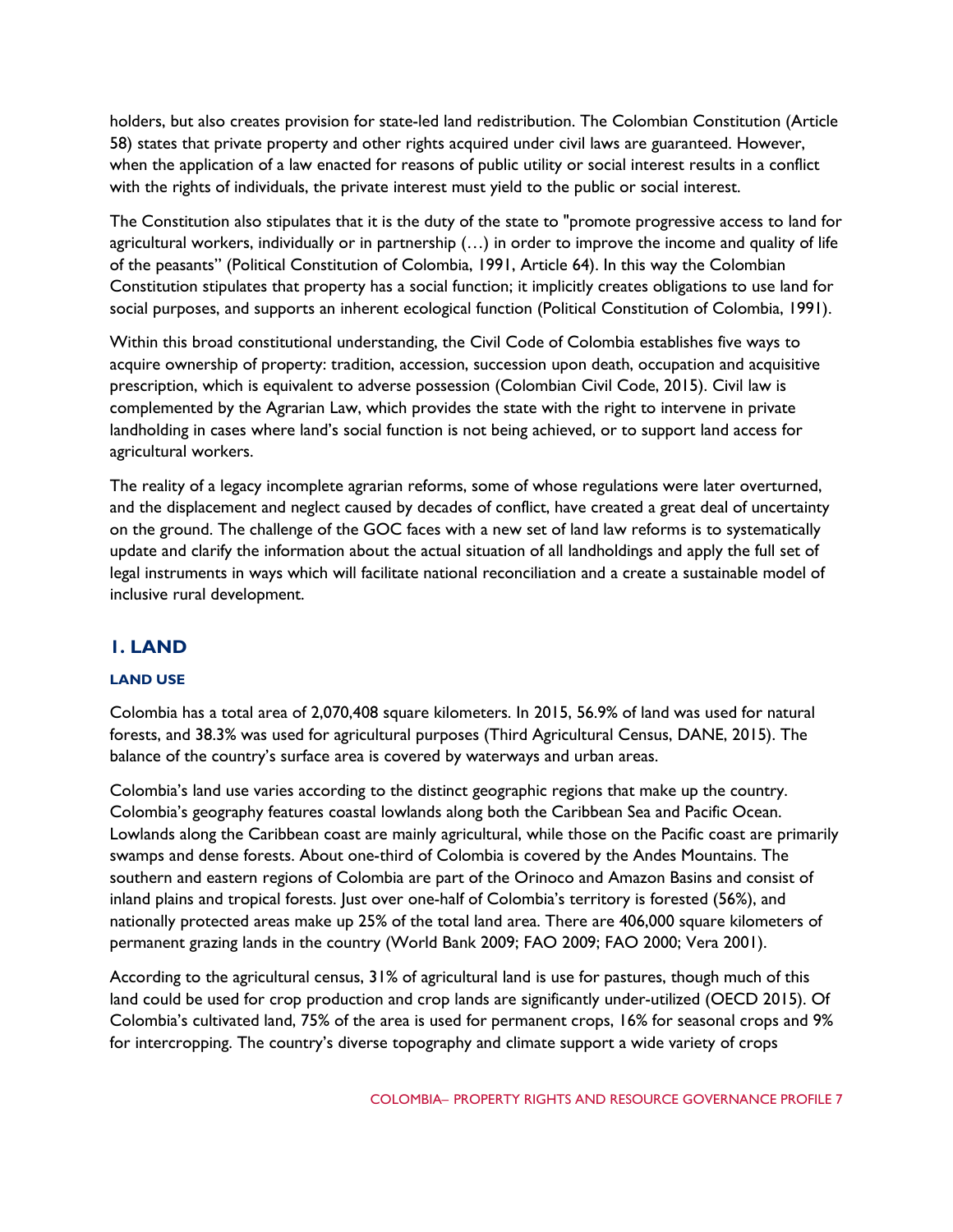including bananas, coffee, and cereals, as well as forest products and cattle-ranching (World Bank 2009; USDOS 2009a).

Rural land in Colombia is characterized by poor use of its natural potential, with much of the area either underutilized or overexploited. Nearly one-quarter of land used for grazing is prime agricultural land that could be better used for growing crops, while land that ideally should be conserved or left as forest is over-utilized for crops or grazing, resulting in erosion and destruction of forest and water resources. According to the GOC, only 40% of agricultural land is cultivated, due in large part to limited irrigation coverage (Grusczynski and Jaramillo 2002; Deininger 1999; GOC 2005). Land and natural resources in Colombia are degrading at a significant rate: over 2000 square kilometers of deforestation per year. Deforestation, erosion, and the silting of waterways negatively impact water and soil resources. While primary forests are cut, many marginal lands such as hillsides are cultivated, despite their lack of longterm agricultural potential (Grusczynski and Jaramillo 2002). A more rational land use pattern is called for.

# **LAND DISTRIBUTION**

Of all rural land areas accounted for in the national cadastre, 22% are state owned, 52% are privately owned, 3% are held by Afro-Colombian communities, and 23% are held by indigenous communities.

Private lands are distributed in a highly unequal fashion. After independence, a dual landholding structure developed in Colombia, with *latifundios* (large landholdings) dependent on large numbers of agricultural laborers and *minifundios* (smallholdings) that made up the peasant subsistence economy. Over time, *latifundios* have grown, and land ownership has become even more concentrated, spurred by processes of displacement and illicit acquisition associated with the conflict and narcotics trade (UN Habitat 2005; Grusczynski and Jaramillo 2002; Elhawary 2007). From the early 1980s to 2000, armed groups are believed to have acquired approximately 4.5 million hectares of land, or roughly 50% of the country's most fertile land (Elhawary 2007).

Unequal land distribution has been further supported by tax incentives and government subsidies that encourage the well-off to retain agricultural land even if they do not use it efficiently. Agricultural land is also acquired and held as a means of laundering drug money. Incentives to hold agricultural land have contributed to high land prices unrelated to the land's agricultural value. By impeding land-market efficiency, these interventions also obstruct land from going to the most efficient users, potentially undermining food production and increasing pressure on forests and other sensitive land areas by smallholders or the landless (Deininger et al. 2004; Grusczynski and Jaramillo 2002).

Due to these historical processes, the predominant structural characteristic of Colombia's rural landscape is the concentration of landholding in large properties with relatively low levels of land use intensity, interspersed with a large number of smaller parcels characterized by low levels of productivity on average. About 1% of the parcels cover more than half (53.8%) of the available land; while about 90% of the parcels share approximately one fifth of the agricultural land area. In other words, in rural areas, less than 1% of the population owns more than half of Colombia's best land (DANE, 2015).

While the relative size of parcels varies across regions, this structural situation has been a root cause of political conflict around land, and the relatively low levels of overall rural productivity outside of certain subsectors like coffee. This inequality of land ownership and its impact on perpetuating poverty and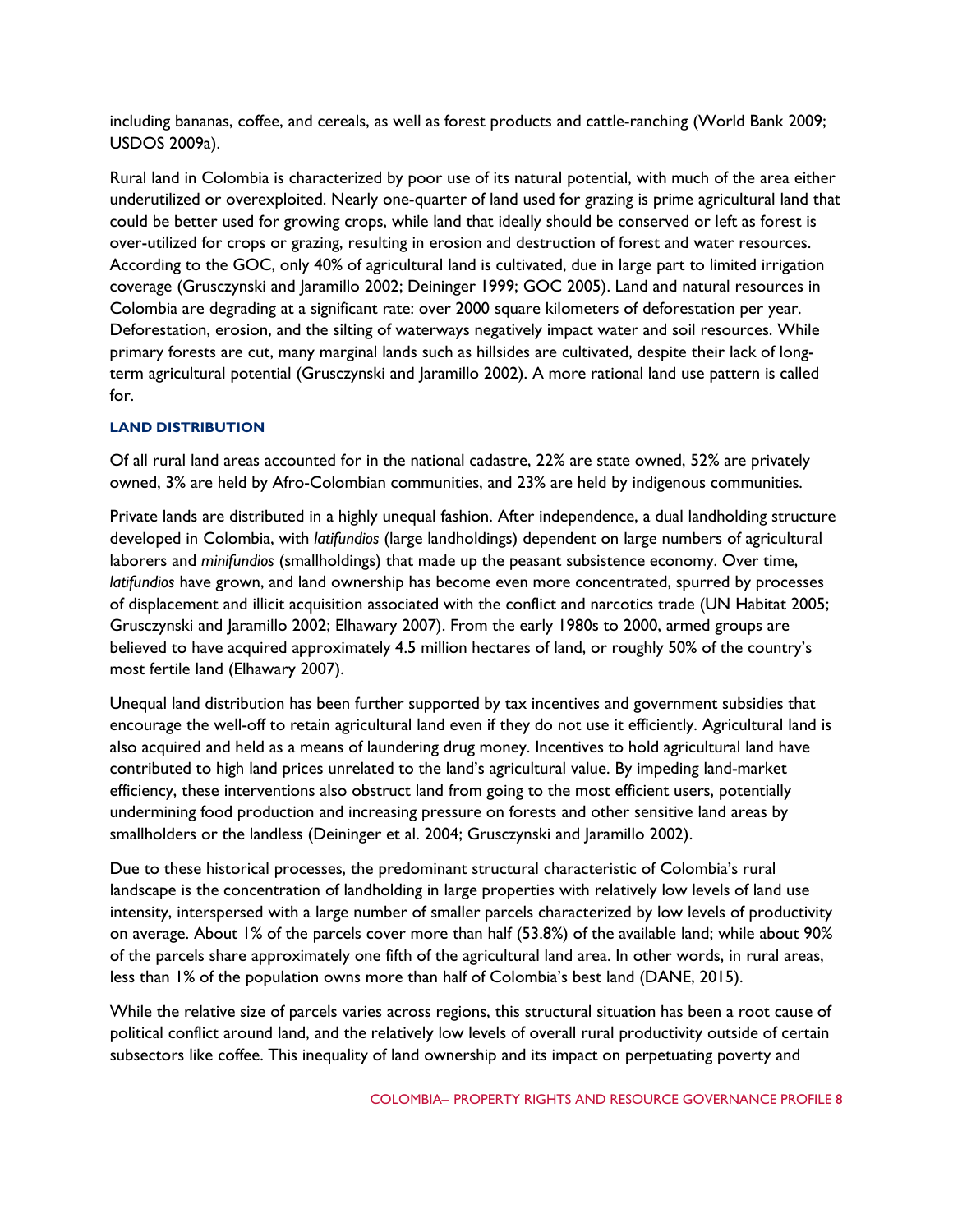disenfranchisement has been one of the country's most problematic sociopolitical issues in the modern era.

Afro-Colombians have disproportionately high rates of forced displacement – upwards of 20-30% in some years (IDMC 2014). Traditionally located in the coastal areas of the Caribbean and Pacific regions, many have been displaced to urban centers as a result of conflict and threats of violence. In some cases, combatants have forcibly displaced communities, intending to take their land for commercial agricultural projects, such as palm plantations. In other instances, communities abandon their homes in response to approaching violence from armed groups. The majority of displaced Afro-Colombians are women (IRB 2008; USDOS 2009a; UN-Habitat 2005; Phelps Stokes Fund 2007; Monahan 2008; USAID 2008).

| <b>Box 2. Land Tenure Indicators</b>                                    |                                                                                                                                                                                                                                                                                                                                                                                                                                                                                                                                                                                                                                                                                                                                                                                                                                                                                                                                                    |                                                                                                    |
|-------------------------------------------------------------------------|----------------------------------------------------------------------------------------------------------------------------------------------------------------------------------------------------------------------------------------------------------------------------------------------------------------------------------------------------------------------------------------------------------------------------------------------------------------------------------------------------------------------------------------------------------------------------------------------------------------------------------------------------------------------------------------------------------------------------------------------------------------------------------------------------------------------------------------------------------------------------------------------------------------------------------------------------|----------------------------------------------------------------------------------------------------|
|                                                                         |                                                                                                                                                                                                                                                                                                                                                                                                                                                                                                                                                                                                                                                                                                                                                                                                                                                                                                                                                    |                                                                                                    |
|                                                                         |                                                                                                                                                                                                                                                                                                                                                                                                                                                                                                                                                                                                                                                                                                                                                                                                                                                                                                                                                    |                                                                                                    |
|                                                                         |                                                                                                                                                                                                                                                                                                                                                                                                                                                                                                                                                                                                                                                                                                                                                                                                                                                                                                                                                    |                                                                                                    |
|                                                                         |                                                                                                                                                                                                                                                                                                                                                                                                                                                                                                                                                                                                                                                                                                                                                                                                                                                                                                                                                    |                                                                                                    |
|                                                                         |                                                                                                                                                                                                                                                                                                                                                                                                                                                                                                                                                                                                                                                                                                                                                                                                                                                                                                                                                    |                                                                                                    |
|                                                                         |                                                                                                                                                                                                                                                                                                                                                                                                                                                                                                                                                                                                                                                                                                                                                                                                                                                                                                                                                    |                                                                                                    |
|                                                                         |                                                                                                                                                                                                                                                                                                                                                                                                                                                                                                                                                                                                                                                                                                                                                                                                                                                                                                                                                    |                                                                                                    |
|                                                                         | 3.9 Property                                                                                                                                                                                                                                                                                                                                                                                                                                                                                                                                                                                                                                                                                                                                                                                                                                                                                                                                       |                                                                                                    |
|                                                                         | <b>Rights</b>                                                                                                                                                                                                                                                                                                                                                                                                                                                                                                                                                                                                                                                                                                                                                                                                                                                                                                                                      |                                                                                                    |
| - Ease of Access to Loans (Range: I-7; I=impossible)                    | 2.8                                                                                                                                                                                                                                                                                                                                                                                                                                                                                                                                                                                                                                                                                                                                                                                                                                                                                                                                                |                                                                                                    |
|                                                                         |                                                                                                                                                                                                                                                                                                                                                                                                                                                                                                                                                                                                                                                                                                                                                                                                                                                                                                                                                    |                                                                                                    |
|                                                                         |                                                                                                                                                                                                                                                                                                                                                                                                                                                                                                                                                                                                                                                                                                                                                                                                                                                                                                                                                    |                                                                                                    |
|                                                                         |                                                                                                                                                                                                                                                                                                                                                                                                                                                                                                                                                                                                                                                                                                                                                                                                                                                                                                                                                    |                                                                                                    |
|                                                                         |                                                                                                                                                                                                                                                                                                                                                                                                                                                                                                                                                                                                                                                                                                                                                                                                                                                                                                                                                    |                                                                                                    |
|                                                                         |                                                                                                                                                                                                                                                                                                                                                                                                                                                                                                                                                                                                                                                                                                                                                                                                                                                                                                                                                    |                                                                                                    |
|                                                                         | 50                                                                                                                                                                                                                                                                                                                                                                                                                                                                                                                                                                                                                                                                                                                                                                                                                                                                                                                                                 |                                                                                                    |
| private property)                                                       |                                                                                                                                                                                                                                                                                                                                                                                                                                                                                                                                                                                                                                                                                                                                                                                                                                                                                                                                                    |                                                                                                    |
| Economic Freedom of the World Index                                     |                                                                                                                                                                                                                                                                                                                                                                                                                                                                                                                                                                                                                                                                                                                                                                                                                                                                                                                                                    |                                                                                                    |
| - Legal Structure and Security of Property Rights (Range 0-10; 0=lowest | 4.2                                                                                                                                                                                                                                                                                                                                                                                                                                                                                                                                                                                                                                                                                                                                                                                                                                                                                                                                                |                                                                                                    |
|                                                                         |                                                                                                                                                                                                                                                                                                                                                                                                                                                                                                                                                                                                                                                                                                                                                                                                                                                                                                                                                    |                                                                                                    |
|                                                                         |                                                                                                                                                                                                                                                                                                                                                                                                                                                                                                                                                                                                                                                                                                                                                                                                                                                                                                                                                    |                                                                                                    |
|                                                                         |                                                                                                                                                                                                                                                                                                                                                                                                                                                                                                                                                                                                                                                                                                                                                                                                                                                                                                                                                    |                                                                                                    |
|                                                                         |                                                                                                                                                                                                                                                                                                                                                                                                                                                                                                                                                                                                                                                                                                                                                                                                                                                                                                                                                    |                                                                                                    |
|                                                                         |                                                                                                                                                                                                                                                                                                                                                                                                                                                                                                                                                                                                                                                                                                                                                                                                                                                                                                                                                    |                                                                                                    |
|                                                                         | Millennium Challenge Corporation Scorebook, 2015<br>- Land Rights and Access (Range 0-1; 1=best)<br>International Property Rights Index, 2015<br>- Physical Property Rights Score (Range: 0-10; 0=worst)<br>World Economic Forum's Global Competitiveness Index, 2015-2016<br>- Property Rights (Range: I-7; I=poorly defined/not protected by law)<br><b>World Bank Group, Doing Business Survey</b><br>- Registering Property-Overall World Ranking (Range: I-181; I=Best)<br>World Bank Group, World Development Indicators Found on Doing<br><b>Business</b><br>- Registering Property-Number of Procedures<br>- Registering Property-Days Required<br>- Index of Economic Freedom-Property Rights (Range 0-100; 0=no<br>degree of economic freedom)<br>- Protection of Property Rights (Range 0-10; 0=lowest degree of<br>protection)<br>- Regulatory Restrictions of Sale of Real Property (Range 0-10; 0=highest<br>amount of restrictions) | <b>Score</b><br>0.718<br>6<br>3.6 Overall<br><b>Property Rights</b><br>54<br>6<br>16<br>4.7<br>9.1 |

cites a scarcity of developable urban land as the primary impediment to expanding low-income housing in the formal sector. Other impediments include rigid regulations affecting land-use and construction, legal, technical and operational barriers to opening new areas to urban housing development, and a lack of access to financing (Everett 2001; Elhawary 2007; UN-Habitat 2005; Albuja and Ceballos 2010; GOC 2005).

#### **LEGAL FRAMEWORK**

The legal framework around land is based on multiple laws which regulate the protection of private, state and collective property and regulation of land markets. This framework includes planning regulations, balanced with laws which place limitations on landholding and use for purposes of agrarian reform. The two key reforms mentioned above—restitution and formalization—represent measures to update the legal situation of all land parcels in accordance with current policy priorities.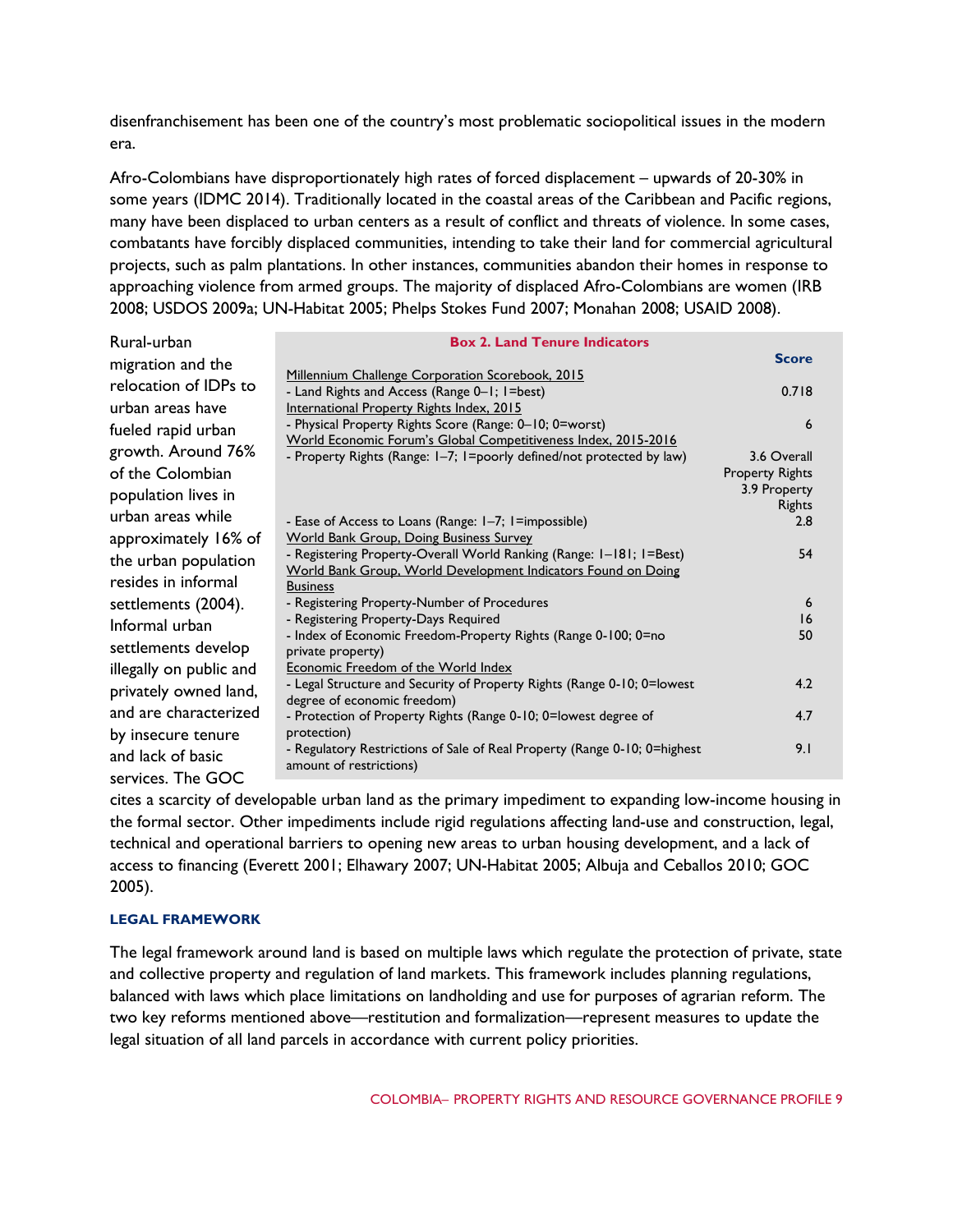Colombia's National Land Reform System was established by Law 160 (1994) to address the inequality of land ownership and to bring underutilized land into productive use by promoting transfers of land from large to smaller holders. It also established the process to legalize indigenous land rights and reserves. The collective recognition of Afro-Colombian black communities is established under Law No. 70 of 1993 (and regulated by Decree 1745 of 1995) which provides for a substantial collective titling program.

The creation of specialized courts with jurisdiction over rural land issues is one of points agreed on for the ongoing peace process. Currently, all rural land actions fall under the jurisdiction of ordinary civil courts, as established by General Code of Procedure (Law 1564 of 2012). These courts are widely viewed as having failed to provide sufficient attention to, and resolution of, rural land issues.

During the last decade, and particularly since 2012, in the prelude to the peace process a substantial set of legislative reforms have been undertaken to address the inter-related issues of displacement, legal uncertainty and land access in rural areas. The main legal instruments in this set of legislative reforms are the following:

**Resolution 181 of 2013.** This Resolution creates the Land Formalization Program and its Coordination Unit. This program aims to promote access to rural land and to improve the quality of life of the peasant population, coordinating those actions for supporting the matters related to:

- Formalization of ownership rights over private rural fields.
- Clearance of title in cases of incomplete or irregular documentation.
- Resolution of administrative, notarial and registration matters that have not been fulfilled.
- Promotion of a culture of formalization for rural property.

**Law 1579 of 2012.** This law regulates the notarial and registration processes for officially registering immovable property.

**Law 1561 of 2012.** This law establishes an expedited process for formalizing rights for valid occupants of urban or rural properties, and provides for an expedited procedure for cleaning registered titles that may have problems in the chain of title order to increase security. The key aspect of this special process is that it obligates judges to issue a ruling within approximately 6 months. This term can only be exceeded in case of interruption or cessation of the process for a legal cause.

**Law 1448 of 2011: Land Restitution and Formalization Program for victims of violence.** Law 1448 from 2011 (commonly known as Victims and Land Restitution Law) is part of the framework of transitional justice, which seeks to recognize the rights of victims of the Colombian armed conflict to land restitution.

With this law the government created the Special Administrative Unit for Land Restitution (URT), an administrative organ that promotes special judicial proceedings in order to restitute the lands of the dispossessed. The law also provides alternatives to the issues of secondary occupants and big investments that have caused displacement. The URT also manages the Unique Registration System for Dispossessed Lands (Spanish acronym RUTDA).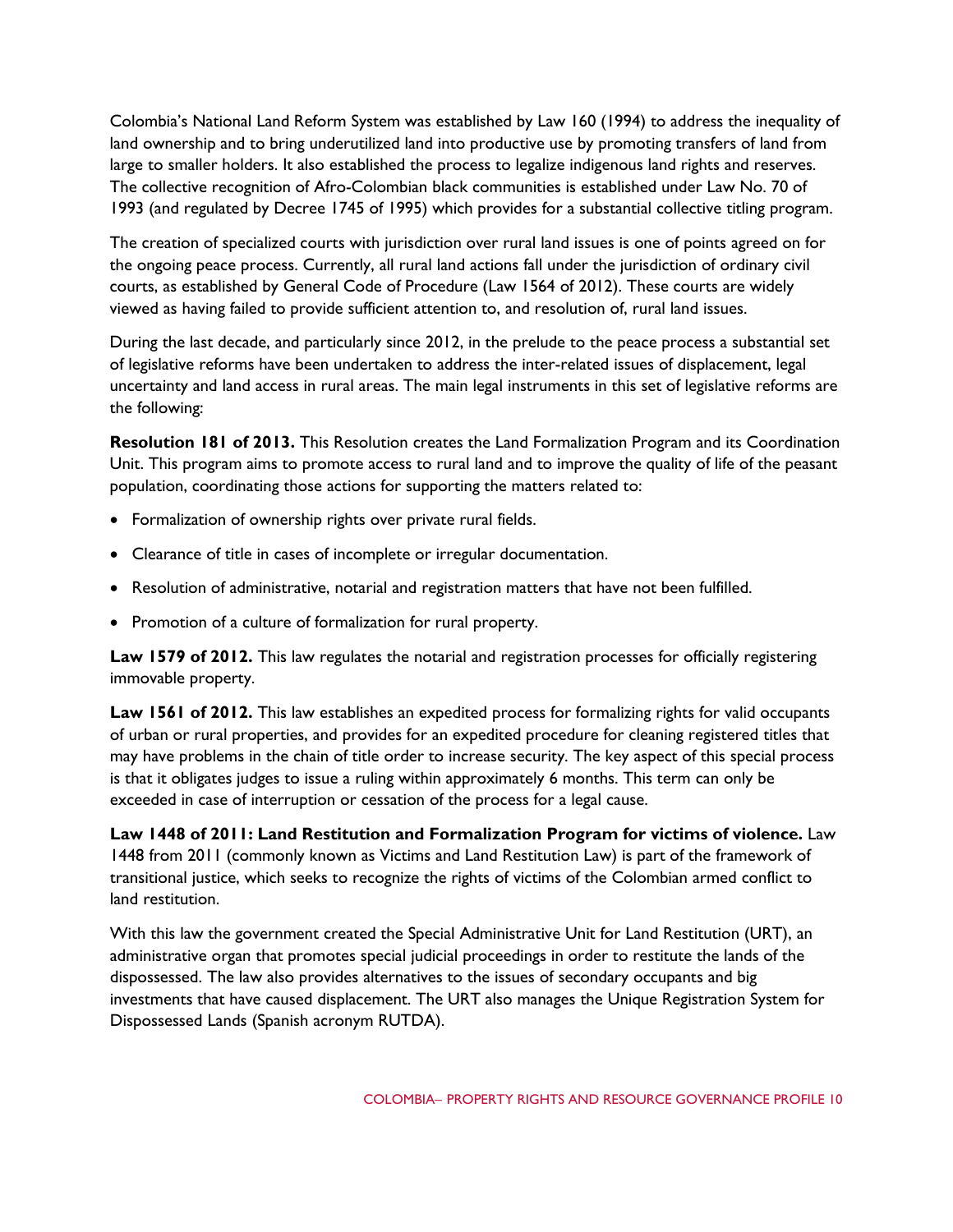The formalization law and the restitution law are designed to work together. Any program that promotes formalization and/or land redistribution, must exclude those cases related to lands that have been reported or declared to be abandoned or dispossessed. Law 1448 creates the "Record of the Dispossessed and Forcibly Abandoned Land" which registers the lands and people who have been deprived of their lands or forced to abandon them. The register records their legal relationships and the precise location of the lands that were the object of dispossession (preferably by georeferencing) as well as the period in which there was armed actors' influence. This register is under the responsibility of the URT.

**Law 1453 of 2011.** This law establishes the Fund for Rehabilitation, Social Investment and Fight Against Organized Crime – FRISCO (*Fondo de Rehabilitación, Inversión Social y Lucha contra el Crimen Organizado*), as a special account of the National Narcotics Directorate (*Dirección Nacional de Estupefacientes*) according to the policies established by the National Council of Narcotics.

The Fund has responsibility for the formalization and redistribution of the lands that have been confiscated by the government. In particular, properties which have received a declaration of extinction of ownership in criminal procedures, require formalization. The majority of these lands have not been regularized to date due to their informal occupation (in many cases by vulnerable populations), delays in tax and service payments or lack of clarity about their exact boundaries.

## **SECURING LANDED PROPERTY RIGHTS**

Land tenure insecurity is a widespread problem in Colombia, which has a history of conflict and violent land takings. According to a recent study between 20 and 60% of land tenure in the country is held under informal arrangements (Bartel et al. 2016). An estimated 48% of the 3.7 million rural parcels registered in the National Cadastre do not have registered titles. An unknown number of parcels, estimated in the millions, are not in the National Cadastre. Informality inhibits investment and land transactions, reduces local revenue from property taxation, complicates efforts at land use planning, land restitution and agrarian reform, and facilitates illicit activities.

Since 1985, 7.21 million people are estimated to have abandoned their land due to conflict, or fled after their land was forcibly seized. IDPs have abandoned an estimated 4 million hectares (IDMC 2017).

Ownership rights acquired through purchase require registration of a transfer deed (UN-Habitat 2005). In some urban areas, it is relatively common to obtain ownership rights through adverse possession. Under the National Police Code, invaders may become possessors of private property in urban areas if not evicted within 30 days. In rural areas, invaders become possessors after 15 days. Per the Civil Code (Article 673), possessors of property may acquire property ownership through adverse possession if they meet the following conditions: a) the possessor holds the property as an owner, e.g. pays taxes and installs services in his/her name; b) the possessor holds the land for 10 years in urban areas, or five years in rural areas; and c) a judge declares adverse possession. Invaders can also gain occupation rights for certain classifications of state property. Adverse possession is regularly used in Colombia, and landowners may lose their land if they do not utilize their property. However, the poorest people – those who are most likely to live on invaded land – often lack the resources to prove ownership or tenure (UN-Habitat 2005).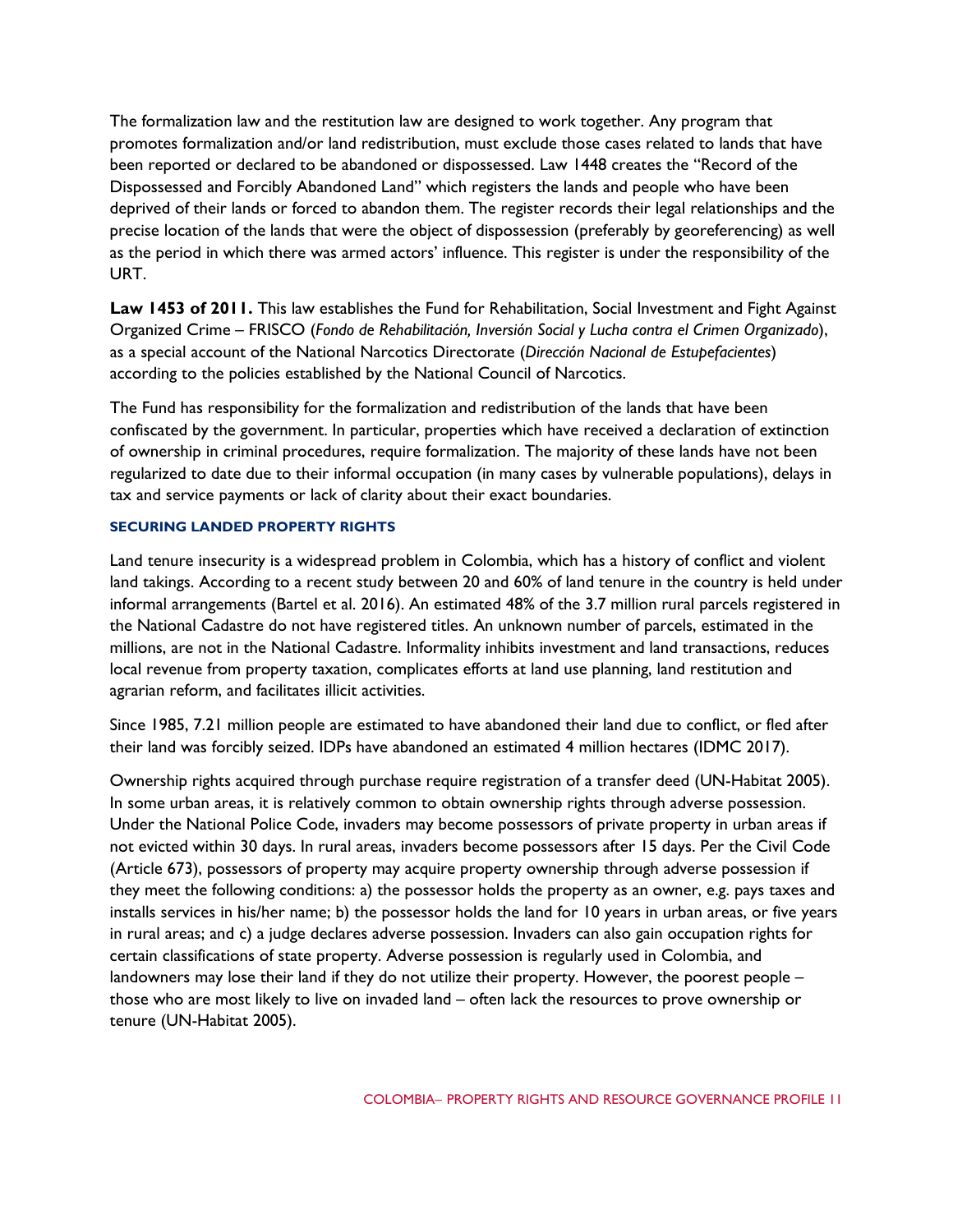Rural-urban migrants and IDPs often gravitate toward informal settlements with the intention of staying permanently. Some settlements have been subject to mass evictions, while others have been gradually annexed into cities. Local authorities may provisionally secure tenure rights for residents in informal settlements by designating these settlements "special social areas." This designation is a binding declaration of intent by authorities to legitimize the settlement, legalize tenure claims, and implement infrastructure-improvement projects. Such a designation protects residents from eviction (Albuja and Ceballos 2010; Mertins et al. 1998; Macedo 2000). In rural areas, land may be obtained through the country's land reform program. Law 160 (1994) provides subsidies for farmers to acquire land, with a preference for female-headed households. The subsidy covers 70% of the land's cost. Law 812 (2003) modified this program to create an integrated subsidy for the development of productive projects including marketing and land improvement (UN-Habitat 2005), but had limited coverage in execution. Agrarian reform programs prioritized joint titling and the inclusion of female-headed households, resulting in improved rights for women through these programs. However, there is no requirement for joint titling in both spouses' names when registering private land (UN-Habitat 2005).

The Land Formalization Program is intended to address the problem of informality nation-wide. The program is currently entering a phase of national roll-out, planned to be completed by 2021. Priority areas are being selected for the first large-scale field work to be carried out. Areas are being selected to prioritize areas with low indexes of dispossession, demands for formalization from the municipal and provincial governments, presence of agricultural policy programs, and the existence of a cadastral census in the municipality. As noted, the formalization program applies only to those properties that are not involved in the land restitution process (per Law 1448 of 2011).

## **INTRA-HOUSEHOLD RIGHTS TO LAND AND GENDER DIFFERENCES**

Colombia has legislation favorable to gender equity. Women can legally own land. Further, men and women have equal land rights. Legislation also provides for the opportunity, though not the requirement, to adjudicate jointly and/or to title land to couples (Deere and Leon 2001).

The Law on Rural Women, Law 731 (2002), specifically recognizes the rights of women (whether married or in stable co-habitation) to agricultural reform parcels and calls for the participation of women in the allocation of parcels (UN Habitat 2005).

| <b>Box 3. Land and Gender Indicators</b>                                                                              |              |
|-----------------------------------------------------------------------------------------------------------------------|--------------|
| <b>OECD: Measuring Gender in (Equality)—Ownership Rights.</b><br>2006                                                 | <b>Score</b> |
| - Women's Access to Land (to acquire and own land) (Range: 0-<br>$\mathsf{l}$ ; 0=no discrimination)                  |              |
| 0=no discrimination)                                                                                                  | 0            |
| discrimination)<br>FAO: Holders of Land Classified by Sex, 1993                                                       | 0            |
| - Percentage of Female Holders of Agricultural Land                                                                   |              |
| - Women's Access to Property other than Land (Range: 0-1;<br>- Women's Access to Financial Services (Range: 0-1; 0=no |              |

Married women and those who have been in a stable union for at least two years hold marital property as community property. In the event of divorce, separation, or death of a spouse, community property entitles each spouse to 50% of property acquired during the marriage. However, when marriages dissolve women must often get a letter from their former

partner that is certified by a notary confirming the union. This document, along with others required to support their claims, such as extrajudicial declarations, civil records of children who have both the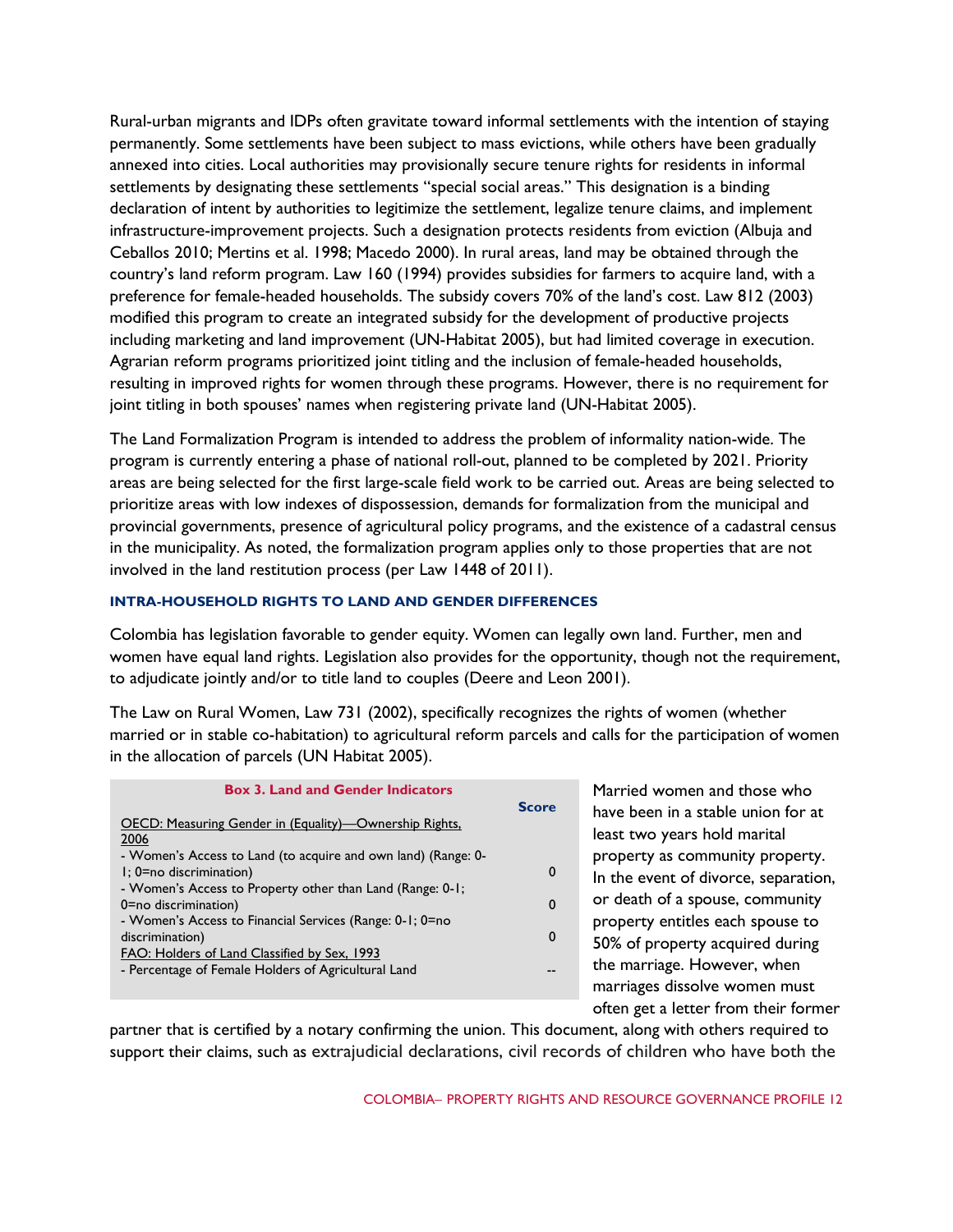father's and the mother's last name, and testimonies of friends and neighbors may be difficult for women to obtain due to time and costs involved (USAID 2016).

Under the Civil Code, when a spouse dies intestate the surviving spouse has the right to 50% of the community property. The remaining 50% is divided equally between all children, regardless of gender or legitimacy. Individuals can bequeath up to 25% of their property through a will. The rules of succession in the Civil Code govern the inheritance of the remaining property (UN-Habitat 2005). In addition to community property protections, property used as the family home is considered "homestead property," regardless of when it was purchased or by whom. Such property can only be transferred or mortgaged with the consent of both spouses (Martindale-Hubbell 2008).

Despite legislation protecting women's rights to land, these rights are often violated. Women are the most susceptible to forced displacement by armed groups. The percentage of women-headed households in Colombia increased from 26% to 31% between 1997 and 2003. During the conflict in Colombia more than 3.9 million women were displaced because of violence and threats to their safety and the safety of their families (USAID 2016) Women-headed households constitute 35–50% of all displaced households. Women-headed households and Afro-Colombian women suffer disproportionately from displacement and more frequently live in informal settlements. Women are also more restricted in their access to subsidies, credit, and adequate basic services.

# **LAND ADMINISTRATION AND INSTITUTIONS**

As part of the preparation for the peace process and to achieve goals for land restitution, formalization and refocusing of agrarian reform, Colombia's land and rural development institutions are also undergoing reforms. In December 2015 President Santos signed a series of decrees under the special powers granted by Congress, which empower the GOC to pursue comprehensive institutional reforms in the agricultural sector.

Recent Presidential decrees establish a new National Land Agency (NLA) with oversight of land issues, a new Ministry for Agriculture and Rural Development (MARD), a new Agency for the Renewal of the Territory, a Supreme Council for Land Use, a Superior Council for Land Restitution and a Directorate of Rural Women in the Ministry of Agriculture, among other changes.

The NLA is responsible for implementing national policy for rural property. To do this, the Agency will manage the access to land for production, will seek to achieve legal certainty in property rights and manage public lands to ensure their proper use. This new agency will allow the Federal Government to directly implement land formalization (*barrido predial*) in the areas which it identifies as priority areas (GOC Decree 2363 of 2015).

The MARD is responsible for implementing plans for comprehensive agricultural development projects. It should channel more resources into local regions and support small, medium and large producers by promoting producer associations. This new system is intended to ensure that producers will receive adequate technical and marketing assistance, as well as infrastructure (irrigation and drainage). Under this institutional framework, the MARD will be the lead agency for the trural sector.

The cadastral function (i.e., mapping and valuation of land parcels and buildings) in Colombia is carried out by the *Instituto Geográfico Agustín Codazzi* (IGAC) and decentralized, autonomous cadastral agencies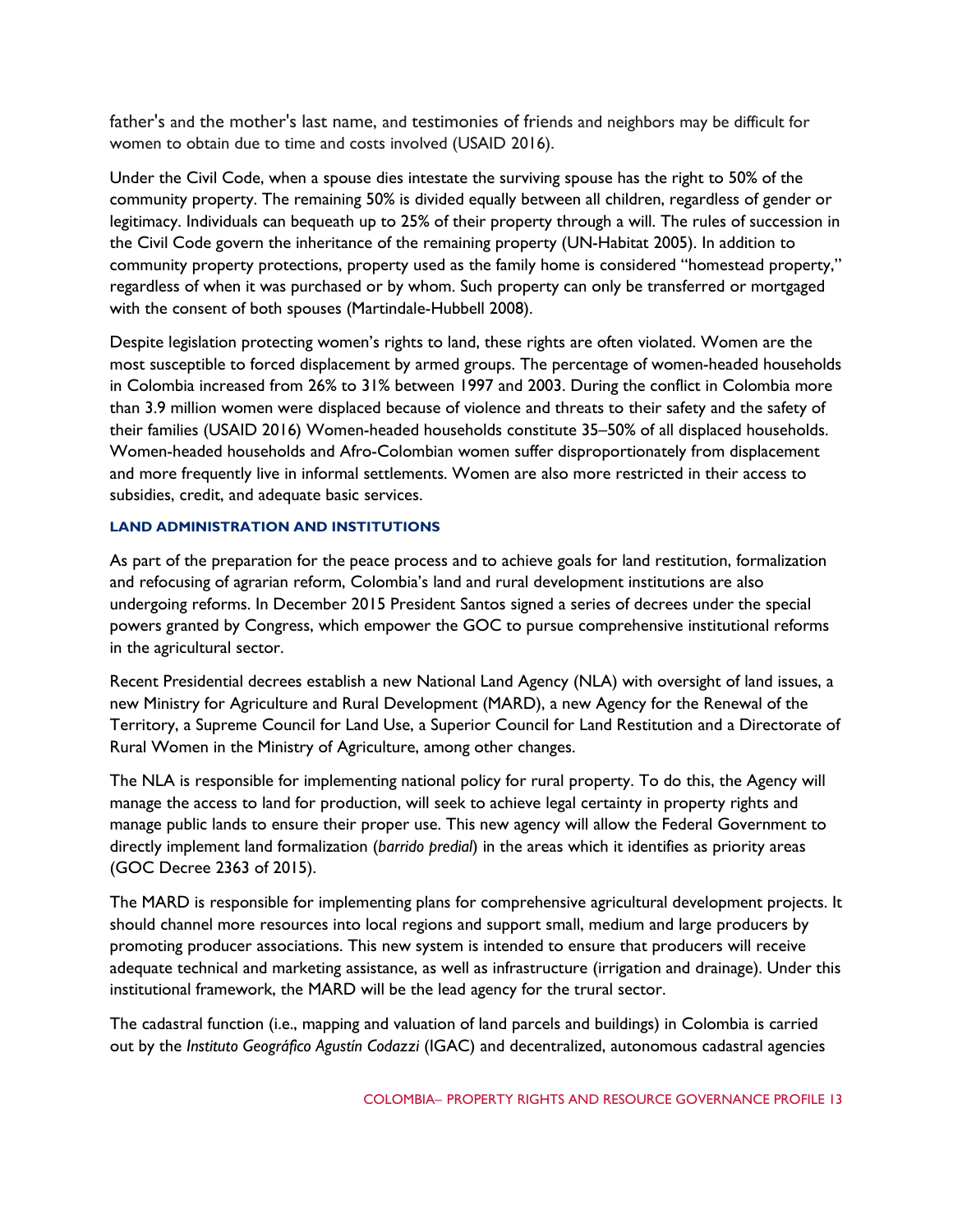under supervision of IGAC in Bogota, Cali, Medellín and the province of Antioquia. IGAC is the entity responsible for producing the official map and the basic cartography of Colombia; developing the national parcel map of properties; managing the inventory of soil characteristics; carrying out geographic investigations in support of territorial development; training and educating professionals in geographic information technologies, and coordinating the "Colombian Spatial Data Infrastructure" (Spanish acronym ICDE). Under the new multipurpose cadastre effort, the IGCA will have three offices: one for national planning, one for execution and oversight and regulation will be in the hands of the Superintendancey of Notaries and Registry (SNR).

Registration of legal rights to immovable property is managed by the Superintendency of Notaries and Registry (SNR). SNR guarantees the public record of property rights in Colombia through the provision of registration and inspection of property rights, supervision and control of the public notary service. It should be noted that the databases of IGAC and SNR are only partially linked, a situation that exacerbates the challenge of clarification and formalization of property rights in the country.

# **COMPULSORY ACQUISITION OF PRIVATE PROPERTY RIGHTS BY GOVERNMENT**

Illegal land expropriation is a common legacy of the country's history of conflict. The GOC is estimated to be responsible for approximately 1% of total population displacement through land expropriation, while the remaining 99% of displacement is due to extra-judicial processes. In order to address this problem, Legislative Decree 1 (1999) amended the Constitution to prohibit extrajudicial expropriation of private property. The decree further stipulates that compensation must be paid prior to expropriation (Reynolds and Flores 2008; Elhawary 2007).

Residents of informal settlements are sometimes subject to mass evictions. These evictions frequently relate to urban development; as urban land increases in value, residents of informal settlements are forced further and further to the periphery of cities. This is particularly true in Bogota, where neighborhoods on the periphery of the city are increasingly valued by developers. When evicted, residents are rarely offered compensation or resettlement opportunities (Albuja and Ceballos 2010; Everett 2001; UN-Habitat 2005).

# **LAND DISPUTES AND CONFLICTS**

Colombia has a history of violent conflict over land. The persistent failure of land reform fueled the emergence of guerrilla insurgencies, such as the Armed Revolutionary Forces (FARC) and National Liberation Army (ELN). In response, large landowners formed their own self-defense groups. As these paramilitary groups grew in power, they transitioned from defending large landholders to controlling territory. Paramilitary groups have gained territory by displacing smallholders from their land. This process has led to an estimated 2 to 4 million IDPs (Elhawary 2007).

The civil court system and customary dispute-resolution institutions generally handle land disputes. Indigenous Territorial Entities (ETIs) are allowed to exercise jurisdiction within their communities in accordance with their own customs, rules, and procedures. Neither the court system nor the customary dispute resolutions processes are adequately equipped, however, to handle issues related to restitution following mass displacement (UN-Habitat 2005; Elhawary 2007).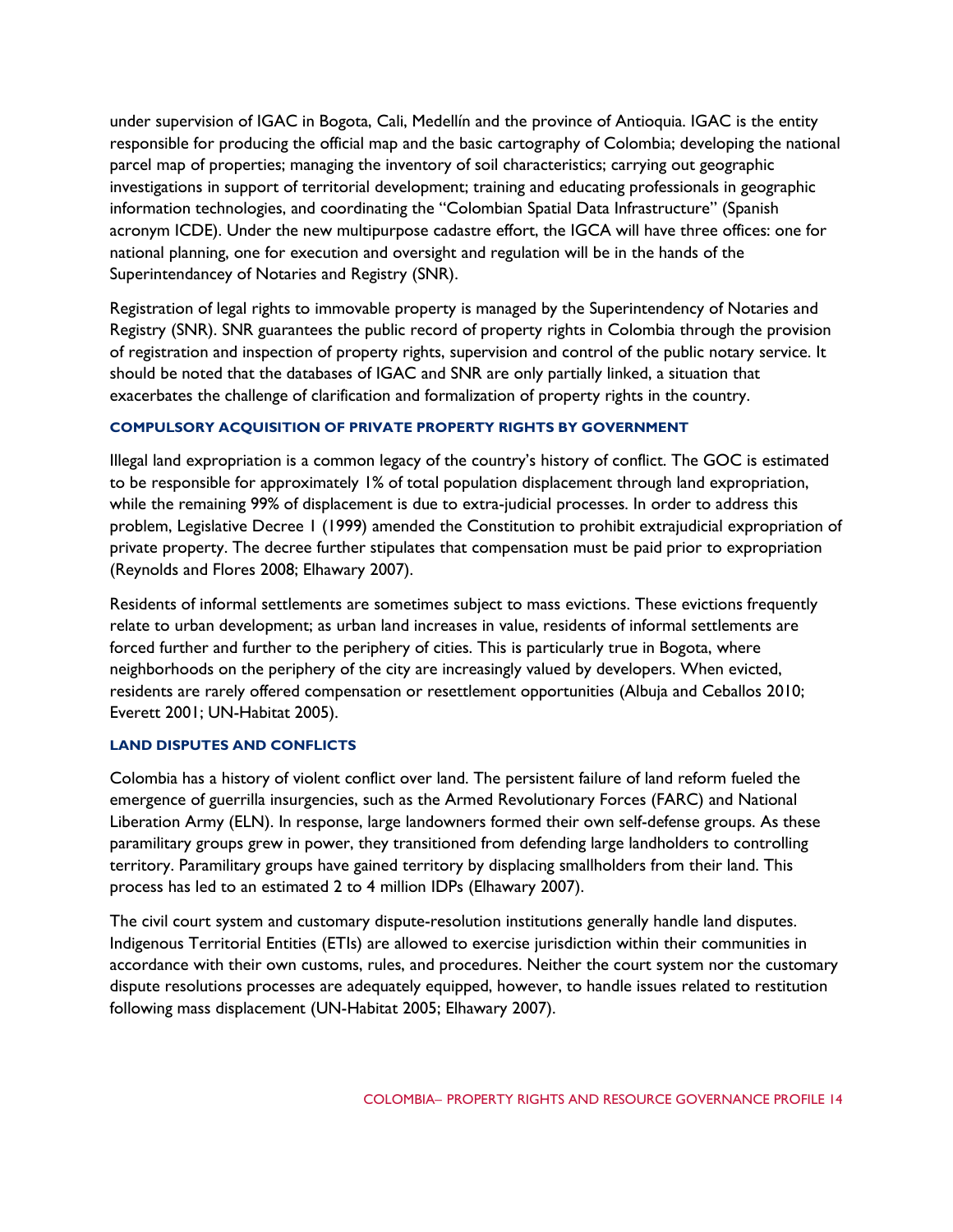#### **KEY LAND ISSUES AND GOVERNMENT INTERVENTIONS**

Land in the peace process and in a post-conflict scenario are key issues. Agreements have been reached on five out of six topics, including rural land. In the Joint Draft for Integrated Rural Reform*,* agreement was reached to grant land to landless farmers and to formalize legitimate landholders who do not possess valid legal documents. The current Draft Agreement also aims to establish a state land fund of properties for allocation to landless households. The new recent National Development Plan (2014- 2018) incorporates these expected agreements and creates an approach for their widespread implementation. Implementing these measures could become a fundamental platform for lasting peace.

Land tenure and rural land rights interventions are critical issues to support the objectives of the National Development Plan and the peace process. To address rural tenure insecurity, Colombia has been developing a National Land Formalization Program since 2012 under the auspices of the Ministry of Agriculture and Rural Development. The program establishes an expedited process for resolving the situation of the owners of urban or rural properties who lack legal documentation. The program also provides legal security to those people that possess registered titles with legal deficiencies, enabling them to fully clear their titles. The Program is being implemented in two stages: the first phase was carried out between 2012 – 2014 for design and development; and the second phase will be implemented between 2015 and 2021 for national roll-out. This initiative is of utmost importance for the country to overcome the legacy of conflict and bring the benefits of formality including increased agricultural productivity, environmental sustainability, and a reduction of violence to too small-scale farmers across the country.

Urban land rights interventions remain a priority for action. To improve land-rights security in urban areas and housing conditions for millions of urban residents, as well as to foster growth and employment in the construction sector, the government and donors should work closely with local authorities and the private sector to support a country-wide regularization effort for informal settlements. Lessons learned from experiences in the 2000s in Medellin, Bogota and Cali can help to show the way. The government could promote provisional land-rights security through encouraging local authorities to designate informal settlements as "special social areas." It could further assist in providing primary services such as water and sewerage to these communities, as well as longer-term land-rights security over time. The legal framework for adverse possession could also be explored as a tool for formalizing land rights of urban settlers as an alternative to expropriation.

Colombia's land disputes complicate the formalization effort and initiatives for rural development and poverty reduction. New efforts are needed to mediate and resolve conflicts based on land and natural resources. USAID's Land and Rural Development Program (LRDP) is currently helping the GOC to explore innovations such as a comprehensive, expedited land-mediation initiative with the use of ADR to resolve tenure security issues.

The land tenure issues of Internally Displaced Persons (IDPs) are another key priority for Colombia's economic and social development. Colombia has 3.1 million officially registered IDPs. Providing IDPs with secure tenure and connecting them to government services and employment opportunities is a priority. For many IDPs, return to their place of origin is not a feasible or a desired option. The government could implement a comprehensive urban integration strategy, including the formalization of informal settlements where IDPs live, job training, and technical and legal assistance.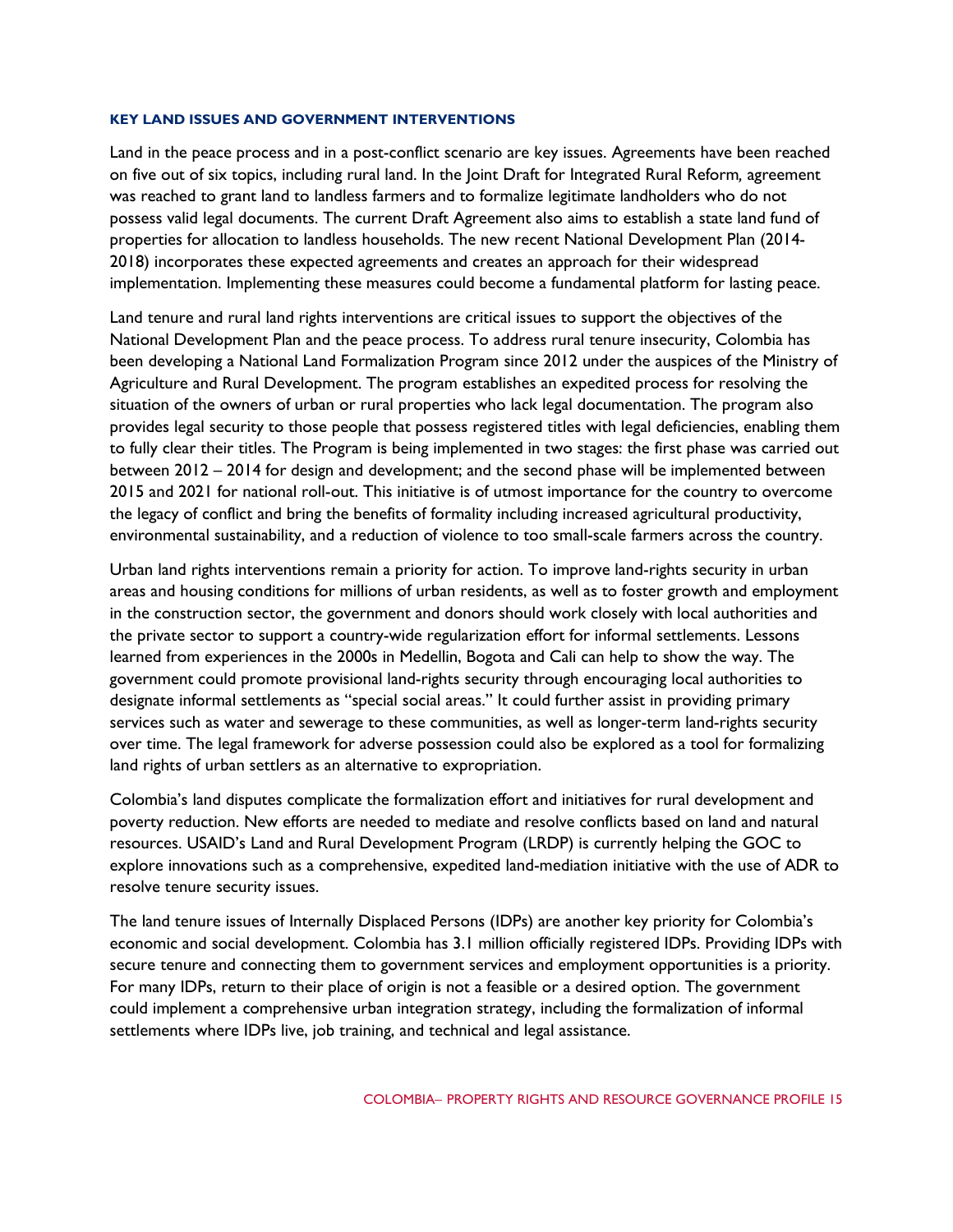Land restitution and victims reparation for IDPs and conflict victims land issues are at the heart of national reconciliation processes. The Law for Victims and Land Restitution (Law 1448 of 2011) provides for attention, assistance and reparations to displaced people and civilian victims of the conflict. The law is the centerpiece of the framework for transitional justice that seeks to create a post-conflict status based on the rights of victims to truth, justice and reparation, with guarantees of non-repetition. The law's implementation has begun, but it will require continued national commitment and integration with other parts of the land agenda to succeed at the required scale.

Tax incentives and government subsidies support large landholdings by the well-off, even if this land is under-utilized. These government interventions create land-market inefficiencies, impeding the distribution of land rights to the most productive users. They also contribute to continued socioeconomic disparity in rural areas. As a preliminary step toward greater land-market efficiency and more balanced land distribution in rural areas, the government should be encouraged to remove tax incentives and subsidies that give distorted support to large landholders.

Mining and minerals extraction are another key area of natural resource tenure and management. Colombia's internal conflict and lack of policy enforcement has resulted in two major problems for mineral exploitation. The first are situations where formal mining activity has triggered conflicts involving displacement of populations and land disputes. The second are situations in which the mining sector has become a tactical or strategic objective of armed groups, including circumstances where mining facilitates the activity of these groups as a source of income, money laundering or territorial control. Resolving mining conflicts in the country is currently one of the biggest challenges of the government, not only for it's environmental implications, but also for the sector's linkages to political, economic and social outcomes.

Gender equality is a key area that cuts across all land and natural resource issues. The Government of Colombia has enacted legislation favorable to women's rights to land and property, but women-headed households remain especially susceptible to insecurity, poverty and the consequences of forced displacement. A focus on effective implementation of laws protecting women's rights to land could improve living conditions for women and children in Colombia. The government and donors could institute gender training within land-administration bodies and launch a legal awareness/legal aid campaign that aims to increase awareness of women's rights, and empowers women to exercise them. Programs should have a particular focus on vulnerable women, particularly Afro-Colombian and indigenous women, who are more likely to be displaced.

# **TENURE TYPES**

Land in Colombia is classified as state property owned by the nation; private property owned by individuals; and communal land, which is possessed by indigenous groups, Afro-Colombian communities, and cooperatives or groups of urban dwellers (UN-Habitat 2005).

Land (other than communal land) can be held or acquired through: private ownership (freehold, unconditional, indefinite); possession without legal registration; invasion, if the invader is not promptly evicted from the property; simple tenure; user loans; rent; usufruct; house leasing; transit lots and temporary settlements (for IDP's); assignment contract or provisional tenure; and joint ventures between private interests and the state (UN-Habitat 2005).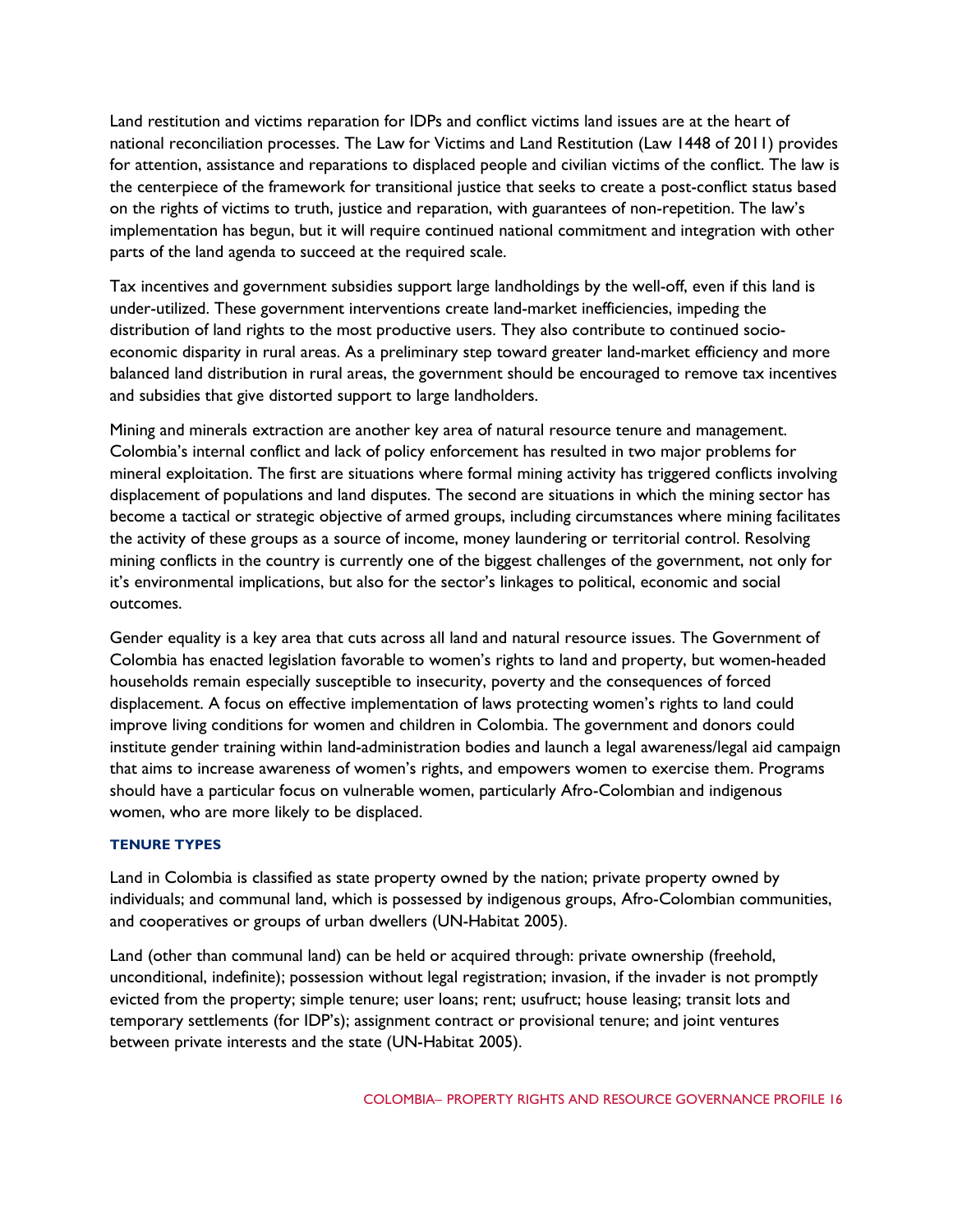Communal land includes four types of holdings: (1) territories of indigenous groups, titled or untitled, which cannot be transferred or mortgaged; (2) territories of Afro-Colombians; (3) associative and/or joint property held by rural workers as cooperatives; and (4) urban community property (UN-Habitat 2005).

# **KEY LAND ISSUES AND GOVERNMENT INTERVENTIONS**

One of the most important aspects discussed in the framework for the peace negotiations between the Government of Colombia (GOC) and the Colombia Revolutionary Armed Forces (FARC) is Comprehensive Rural Reform (CRR). The Comprehensive Rural Reform (CRR) effort is intended to create important structural changes in the rural and agrarian environment of Colombia based on principles of equity and democracy. The aim is to address the structural roots of conflict to prevent its recurrence and contribute to building a stable and lasting peace.

CRR is focused on the welfare of rural people, including peasants, indigenous, black, Afro-palenqueras communities and island populations. It aims to achieve the integration of regions, eradication of poverty, promotion of equality, closing of the gap between cities and the countryside, the protection and enjoyment of rights of citizens and the reactivation of the rural sector, especially the rural economy (Peace Process draft, 2014).

The previously mentioned Agrarian Jurisdiction (*Jurisdicción Agraria*) originally created by Decree 2303 of 1989) is part of the CRR. It is comprised of judges with specific knowledge of agrarian law that are empowered to directly resolve all conflicts related to rural land and affairs. The Agrarian Jurisdiction is designed with the aim of protecting vulnerable groups and economically weaker parties.

## **DONOR INTERVENTIONS**

The international community is assisting the GOC with land and natural resource policy reforms. The United States of America, the World Bank, UNDP, UNEP, UN-Habitat, the EU and several other donors are providing technical and financial assistance under a variety of programs.

One of the largest donor-supported programs is USAID's Land and Rural Development Project (LRDP). In collaboration with key GOC institutions and other actors the Project supports the development of tools, systems, and skills to enable the GOC to fulfill its mandate to resolve the land issues at the heart of the conflict. The Project is helping to build the capacity of the institutions to administer and manage the programs to restitute land to victims of conflict and extend land titling in prioritized rural areas. In collaboration with the public and private sectors, the Project is also promoting sustainable rural development to enable beneficiaries of land interventions to retain and make productive and efficient use of their land. The LRDP's activities in Colombia have an anticipated budget of approximately \$65,000,000 (USAID, 2015).

A Superintendence of Notary and Registry (SNR) is in the process of designing and rolling out a new internal electronic platform that provides legal analyses of land parcels—including information about who the landowner is, the legal state of the land, and whether the land is micro-focalized (and thus available for restitution). This information is critical to conducting efficient and timely land restitution processes. Previously, when a GOC entity needed this type of information, it had to mail in a formal request to the SNR, which would then process it manually and mail it back. With the new electronic system, which was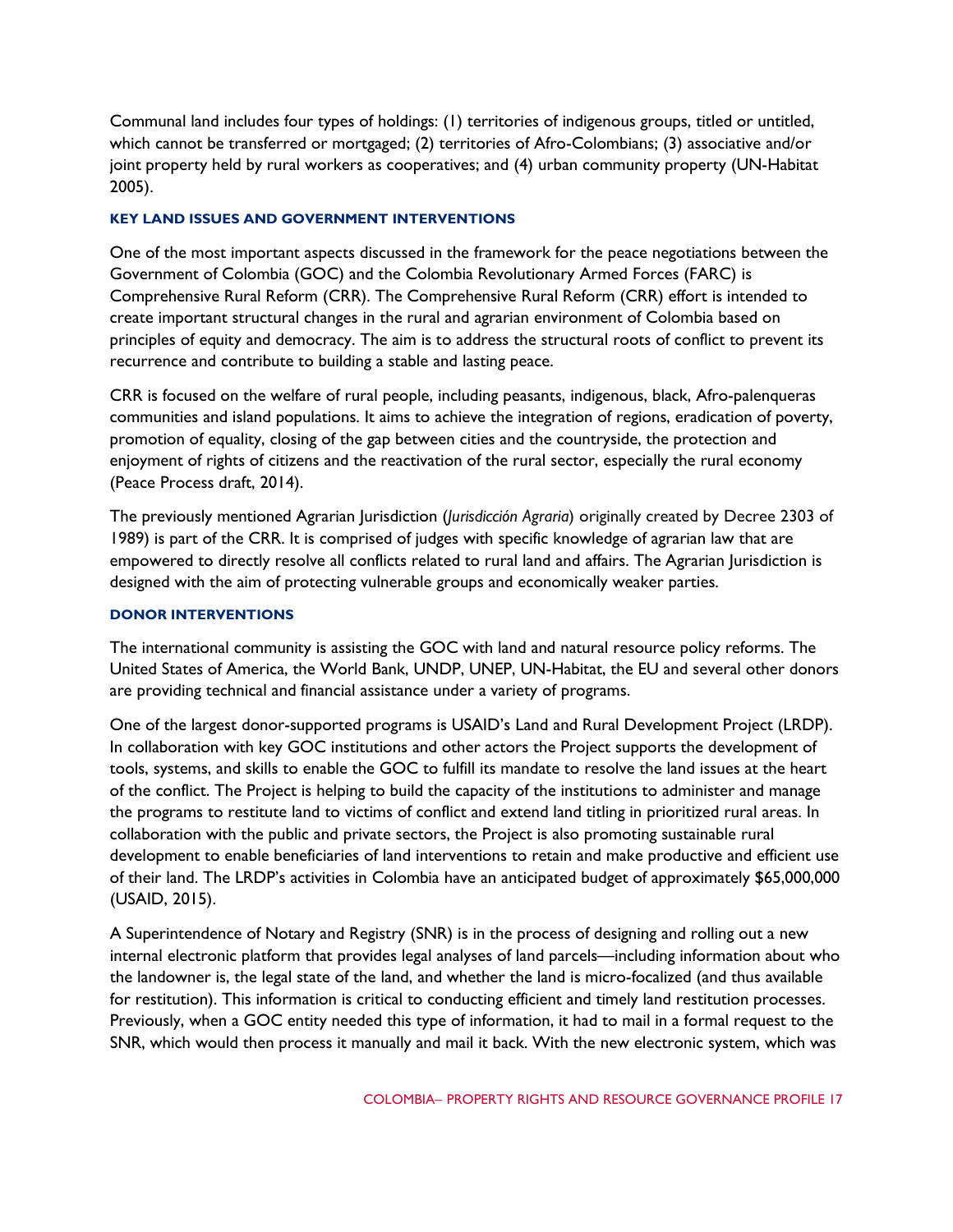supported by the LRDP project, the legal analysis is performed on demand, which reduces processing time by 50% and eliminates the time needed to access information (USAID, 2015).

Also through LRDP, USAID actively supported a team of high-level GOC and international experts to design Colombia's *Misión Rural*, a policy and action framework that represents the GOC's 20-year vision for the country's agriculture and rural development sectors, and includes the reforms outlined in the peace negotiations. The framework includes recommendations for short-, mid-, and long-term solutions that will open markets, improve land use, resolve bottlenecks, increase social inclusion, and decentralize GOC efforts. It also supports a massive formalization effort that will help address agreements in the Peace Accord. Critical LRDP inputs that were adopted include the creation of two new entities, the Land Authority and Rural Development Fund. Short-term solutions have been delivered to President Santos with recommendations for implementation using his extraordinary powers (USAID, 2015).

The World Bank has been, and continues to be, a major supporter of the rural land agenda in Colombia. The WB's project to prevent forced displacement, the Protection of Patrimonial Assets Internally Displaced People project, laid an important foundation for the restitution law and program. One of the project's important innovations was the development of a social mapping technique which shows resettlement locations per municipality. Using official cartography or aerial imagery, neighbors were able to identify their property locations. This approach allowed those affected to exercise social control over the legitimacy of land claims since no one person could single-handedly claim a right to a particular parcel of land. The methodologies and procedures developed by the project were incorporated into a Decree of the National Plan for the Assistance to the Displaced Population, which made the application of new land protective measures mandatory.

In 2016 the World Bank's Subnational Government program will start assisting rural municipalities with land use plans (*Planes de Ordenamiento Territorial*) and is expected to provide financial and technical support to cadastral updating nationally.

The UN system, particularly UNDP, UN-Habitat is an important partner of the GOC in the land agenda. UNDP has been a key supporter of the peace process with a strong focus on land displacement and restitution. UNDP was requested by Colombia's Congressional Peace Commissions to organize 18 regional fora to gather input from civil society on the issues on the peace agenda, ranging from rural development, to illegal crop substitution, to victims' rights. Subsequent consultations, requested by the Government and the FARC rebel group focused on land issues and political participation. The results of these consultations contributed to the enactment of the 2011 Victims and Land Restitution Law. With a significant presence in remote, conflict-affected areas and offices in eleven departments, UNDP Colombia also oversees major programs aimed at reducing poverty—which is most acute in rural areas supporting good governance, and promoting inclusive, equitable economic growth.

UN-Habitat is active in urban land issues in Colombia, with ten on-going projects including piloting an inclusive and participatory land readjustment activity in Medellin, support for the national urban strategy development, and securing land for affordable housing in Medellin.

German international cooperation is supporting the GOC in three priority areas which link to land issues. These areas are peace building and crisis prevention, including support to displaced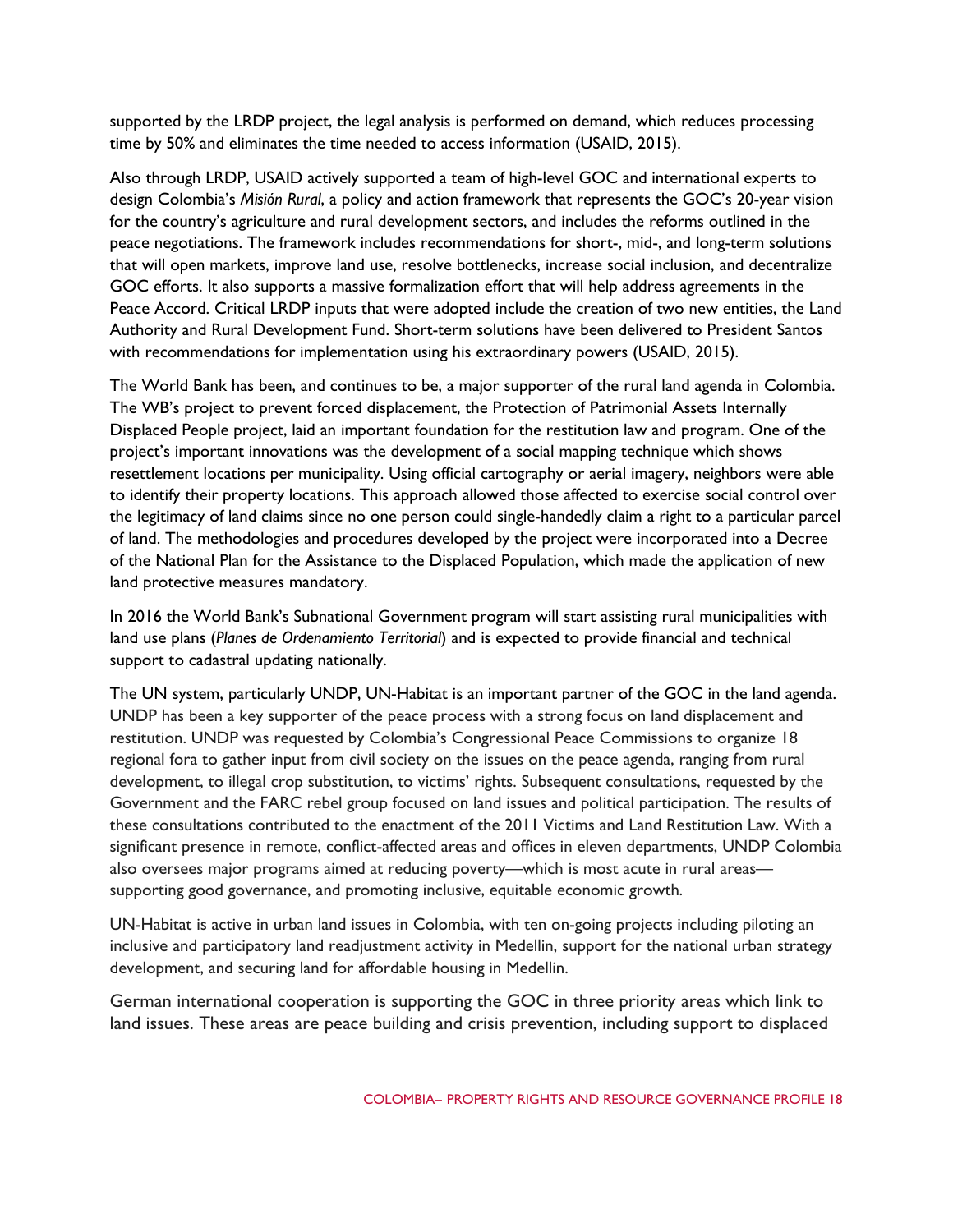peoples, environmental planning including local land use and degraded land restoration, and sustainable economic promotion.

# **2. FRESHWATER (LAKES, RIVERS, GROUNDWATER)**

# **RESOURCE QUANTITY, QUALITY, USE AND DISTRIBUTION**

Colombia is ranked as one of the world's richest countries in terms of aquatic resources. The country's large watersheds feed into the five massive sub-continental basins of the Amazon, Orinoco, Caribbean, Magdalena-Cauca and the Pacific (CBD, 2013). The basin of the Magdalena River, the country's most important river system, covers one-quarter of Colombia. Colombia has an average water yield equivalent to 6 times the world average and three times Latin America's. Its groundwater reserves are over three times annual yield and are distributed across 74% of the country (IDEAM, 2015a).

According to IDEAM estimates (2015), the total water demand in Colombia is 36 million cubic meters/year. This breaks down into the following use pattern: agricultural 46.6%; energy 21.5%; aquaculture 8.5% and household 8.2%. As of 2007, 900,000 hectares of land were under irrigation. Twothirds of these were privately developed. The GOC relates underutilization of agricultural lands to poor irrigation coverage (EarthTrends 2003; FAO 2000, World Indicators 2008).

In spite of the abundance of fresh water, distribution of drinking water in rural areas is a problem; 26% of the rural population has no access to improved drinking water, and 94% do not have access to adequate sewerage and sanitation (UNDP, 2015).

## **LEGAL FRAMEWORK**

Under the Constitution (1991), the GOC is responsible for the management and use of natural resources to ensure the sustainable development and conservation of those resources. Law 99 of 1993 establishes The National Environmental System (SINA) under the Ministry of Environment as the policymaker and management authority for water at the national level.

Since the SINA law was established, the current set of regulations for the water sector has been developed. The main regulations are those for efficient water use and conservation (Law 373 of 1997); the national policy document on water management (Document 1750 of 1995); the provisions for wetland protection, conservation and sustainability (Resolution 769 of 2002); the regulation of technical standards for drinking water (Decree number 475 1998); and the regulation of surface waters, including estuary waters and groundwater and coastal aquifers (the Resolution 769 of 2002 and Decree 155 of 2004).

More recently, the first scheme for payment for environmental services (PES) in Colombia for the protection of water sources was established (Decree 953 from May 2013).

The current policy for providing drinking water and basic sanitation in rural areas was established in 2014 (CONPES document 3810). The policy is intended to articulate and implement the necessary actions to increase the coverage of the population with access to safe drinking water and basic sanitation in rural areas of the country, to improve living conditions and health and decrease the poverty gap between the urban and rural population (CONPES, 2014).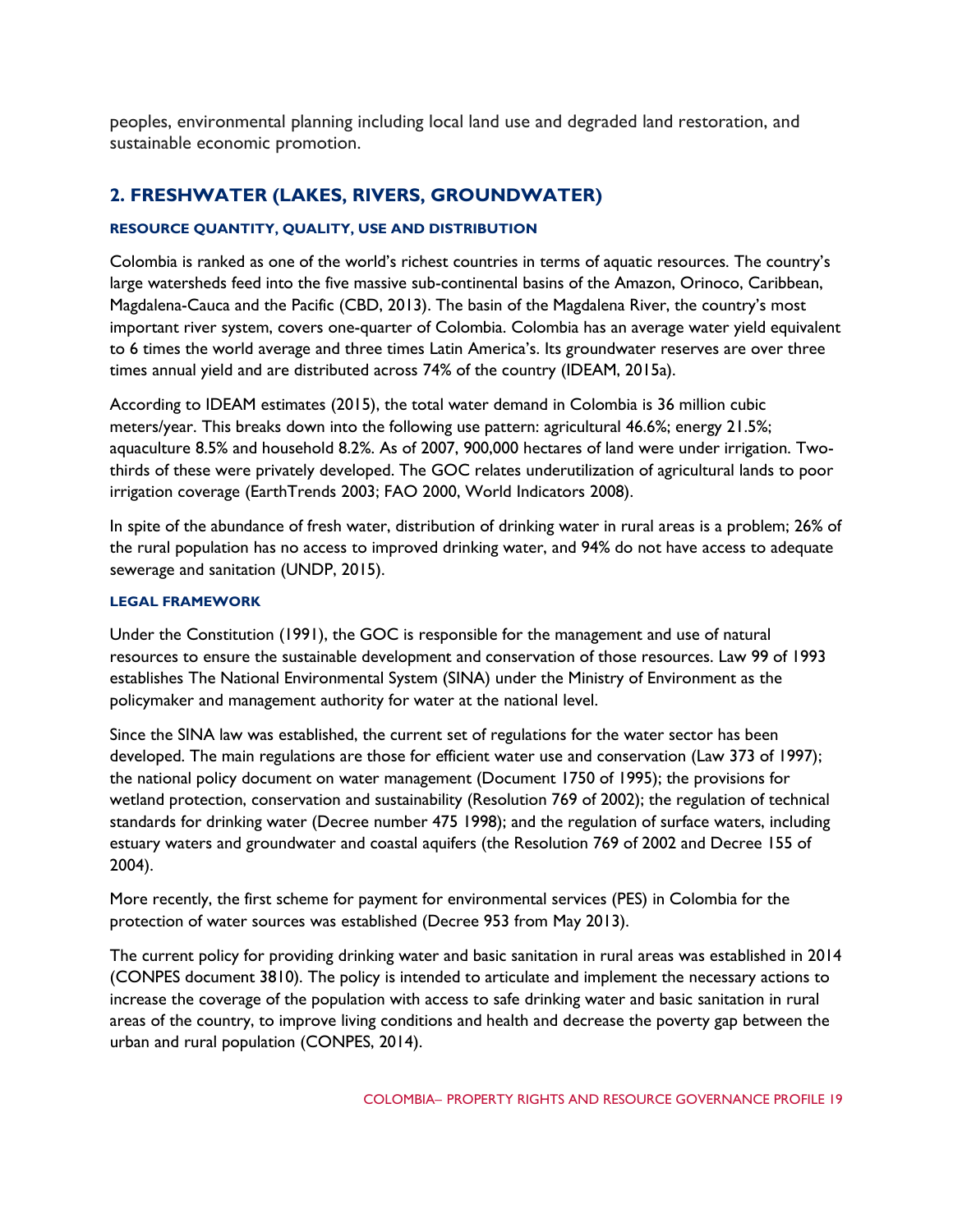#### **TENURE ISSUES**

Water is considered a public resource, but private service delivery is permitted based on 1991 constitutional changes (Barrera-Osorio and Olivera 2006).

#### **GOVERNMENT ADMINISTRATION AND INSTITUTIONS**

The current National Development Plan (NDP) 2014-2018 establishes the National Water Council as a coordinating body for the integrated management of water resources. The Council is composed of the Director of the National Planning Department, the Minister of Environment and Sustainable Development who manages the Technical Secretariat, the Minister of Mines and Energy, the Minister of Agriculture and Rural Development, the Minister of Housing, Cities and Territory and the Minister of Health and Social Welfare.

The Ministry of Environment, the Ministry of Housing, Cities and Territory and the Ministry of Agriculture are responsible for specific policies on water use, for example for financing and constructing public irrigation networks (Ministry of Agriculture, 2015). Regional Autonomous Corporations (CARs) and Urban Environmental Authorities are also endowed with administrative and financial autonomy to administer water resources within the overall regulatory framework (OECD, 2015). The NDP states that the Government will define specific schemes for the provision of services for water supply, sewerage and sanitation in rural areas, especially for areas that are difficult to access and manage.

Regulation of local water utilities is carried out by the Regulatory Commission for Drinking Water and Sanitation (CRA), which is composed of the Environment Minister; the Minister of Housing, Cities and Territory; the Health Minister; the Director of the National Planning Department; the Superintendent of Public Services and a group of experts. The CRA's objective is to regulate water utilities to avoid monopolization and promote competition when possible, searching for economic efficiency of the water and solid waste utilities and encouraging the provision of good quality services. In particular cases, the Commission creates rules for specific utilities depending on their market conditions (CRA, 2015).

Conflicts over water quality in Colombia are usually associated with the presence of unplanned towns and erosion due to unplanned construction or other development. Conflicts over the quantity of water being used usually stem from the inefficient use of water resources by large industrial or agricultural users, the natural conditions of the basin (such as intermittent streams), and illegal water uptake.

One of the major areas of conflicts related to water involves high-altitude wetlands (*paramos*) and mining. In Colombia there are 36 major high-altitude wetlands in three mountain ranges and in the Sierra Nevada de Santa Marta. This is the largest concentration of high-altitude wetlands in the world. These ecosystems over nearly three million hectares, representing 50% of the Andean highlands (Humboldt Institute, 2013), and are considered strategic because they provide important ecosystem services - water being the most important environmental service. It is estimated that 70% of the Colombian population depends on water from these wetlands (The Humboldt Institute 2013). Four hundred municipalities have jurisdiction over wetlands which contribute to the water supply for about 20 million people.

A large number of the wetlands are at risk and threatened by mining and the lack of an effective state regulatory presence. The National Mining Agency has reported that in Colombia there are 364 mine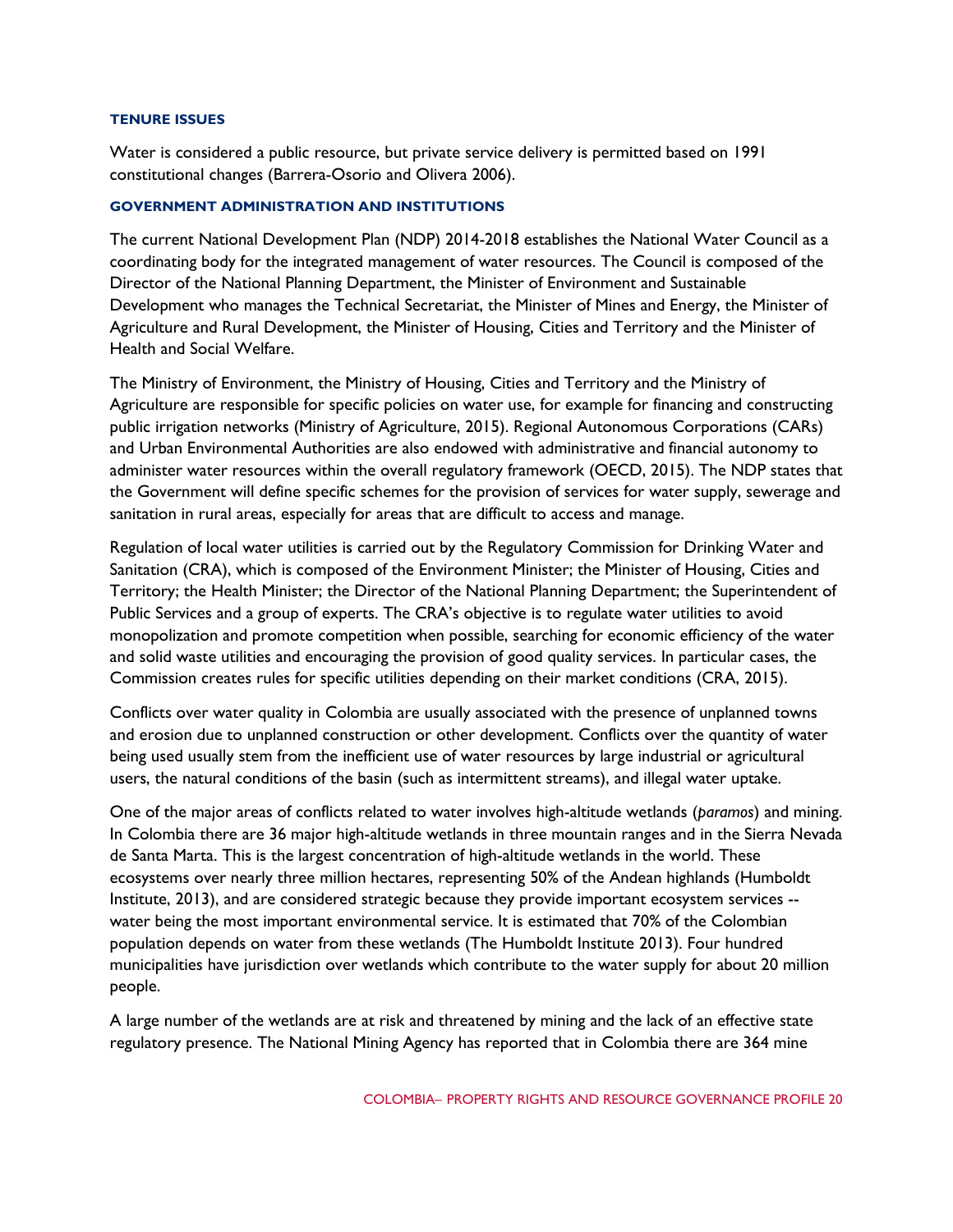titles in wetland areas. These mine titles for the exploration and development of coal, gold, minerals, zinc and other mineral deposits, cover almost 80,000 hectares of wetland (El Colombiano newspaper 2015).

The current discussion on this matter is aggravated by the legal framework. The National Development Plan (NDP) recognizes the legitimacy of mining rights that were granted before 9 February 2010. In other words, the mining titles that were granted before 2010 may continue to operate until 2039. It is therefore important to promote a dialogue between the government, mining companies and communities, to balance the need for development with efforts to ensure the preservation of the wetlands and water.

The NDP establishes that from 2015 onwards the Ministry of Environment, Housing and Territorial Development can partially or totally restrict the development of mining and hydrocarbon development in wetlands, based on technical, economic, social and environmental studies in accordance with national guidelines (NDP 2014).

Dispute resolution for water resources is the responsibility of the Ministry of Environment and Sustainable Development. It is charged with resolving discrepancies between entities for the use, management and exploitation of renewable natural resources. If the Ministry cannot resolve an issue, disputes are resolved in courts.

Community involvement in water resources decisions is also possible. Article 79 of the Constitution of Colombia empowers communities to take part in decisions that affect them. Similarly, Decree 1640 (2012) establishes basin councils to represent and advise all actors who live and develop activities within the basin to "contribute with alternative solutions in processes of conflict management related to the formulation or adjustment of the River Basin Management Plan and the management of the renewable natural resources of the basin" (OECD 2015).

One of the greatest challenges in water resources that the country needs to address is reducing inequalities between urban and rural areas for water access and quality. Colombia is continuing to design and implement projects to increase access to water and sanitation in rural areas for vulnerable populations. These efforts include infrastructure projects such as rainwater harvesting systems; household filters for water purification; construction and improvement of latrines and composting toilets; and improving water and sewer infrastructure. These projects are accompanied by strategies that promote community ownership and sustainability (UNDP 2015).

# **GOVERNMENT REFORMS, INTERVENTIONS AND INVESTMENTS**

Colombia's water sector has undergone two major reforms in recent decades. First, municipal governments have been charged with service delivery. Second, Constitutional reforms in 1991 permitted private participation in water service delivery. Though unpopular, privatization has positively affected welfare, especially in urban areas where access to safe water has increased (Barrera-Osorio and Olivera 2006).

The National Environmental System (SINA) is composed of 33 autonomous regional corporations which manage Colombia's forests. Through the system of regional corporations, the country emphasizes watershed reforestation projects and protection (ITTO 2005).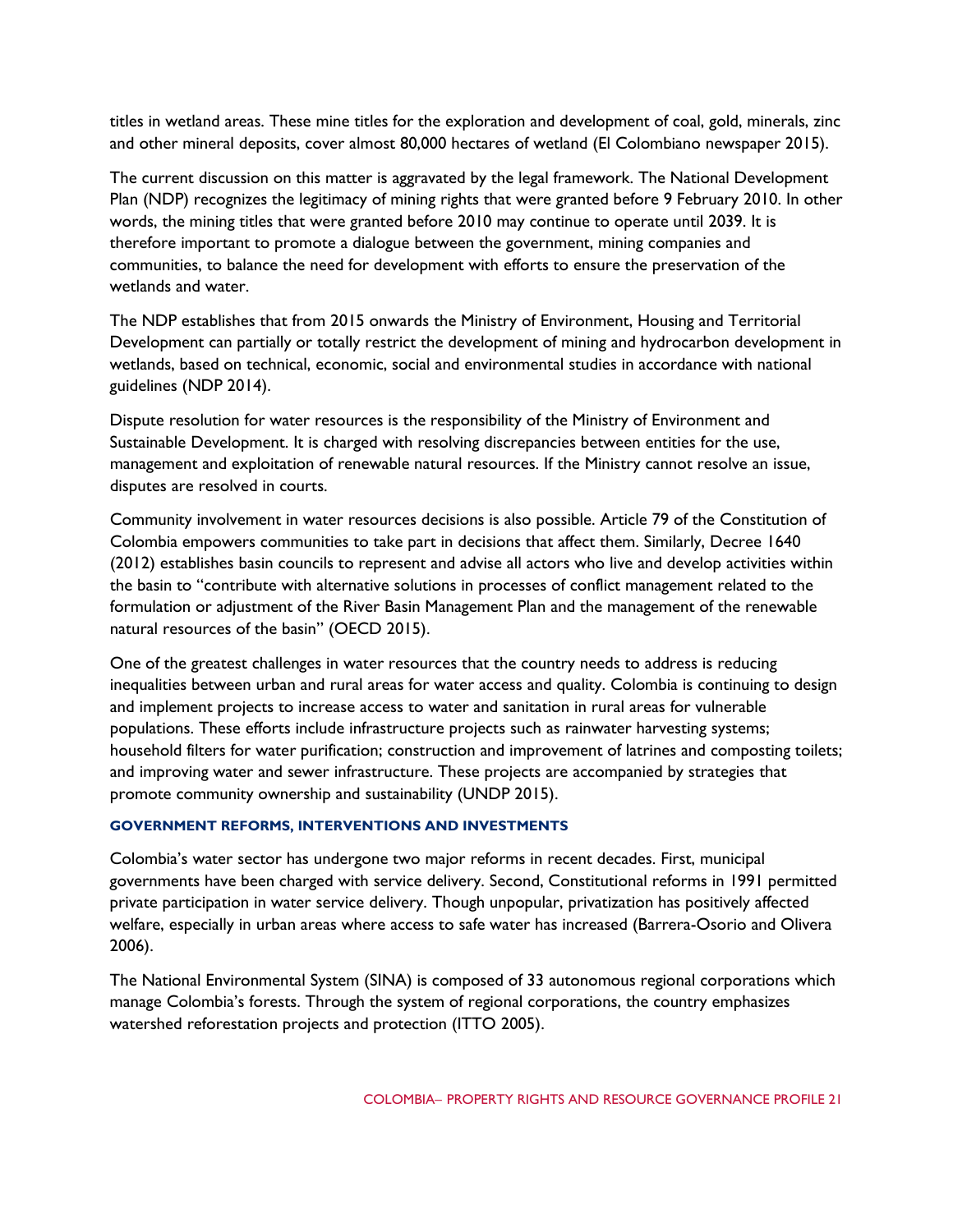The 2014-2018 National Development Plan calls for a widened scope of action for regional water suppliers, including permitting exclusive service areas, in order to provide drinking water and sanitation to rural areas.

# **DONOR INTERVENTIONS AND INVESTMENTS**

USAID has worked with the Colombian Ministry of Health to develop community enterprises to manage the delivery and distribution of water services (USAID 2006). USAID also supported the Semana Foundation to provide access to water in rural schools in one of the most conflict-affected departments of Colombia. Access to water remains a key issue for communities and for farmers. Lack of water constrains economic growth and negatively impacts health of Colombian communities, especially though along the Caribbean coast.

A component of USAID's ADAM project supports the creation of improved water and sanitation facilities for IDPs. The World Bank, the United Nations Childrens' Fund (UNICEF), the Inter-American Development Bank, and the Spanish government fund water supply and sanitation projects.

# **3. TREES AND FORESTS**

# **RESOURCE QUANTITY, QUALITY, USE AND DISTRIBUTION**

Forests cover 60 million hectares, or 57% of the national territory of Colombia (DANE, 2015). Eightyseven percent of the country's forests are primary forests, which gives Colombia one of the largest areas of primary forest in the world. The country also has cloud forests, a moist and humid environment that is home to low trees, mosses, and ferns that capture moisture from clouds and provide a unique habitat for rare and endangered species (FAO 2009; FAO 2005; Bubb et al. 2004).

Colombia has several areas of high biological diversity in the Andean ecosystems. These are characterized by a significant variety of endemic species. The Amazon rainforests and the humid ecosystems in the Chocó biogeographical area are the next most biologically diverse areas in the country. As a result of complex variations in climate, topography, and soil, Colombia is home to 10% of the world's biodiversity, making it the second most biodiverse country in the world (Vera 2001; FAO 2005; Hagan n.d.; FAO 2009).

A considerable part of these natural ecosystems has been transformed for agriculture, primarily in the Andean and Caribbean regions. It has been estimated that almost 95% of the country's dry forests have been reduced from their original cover, including close to 70% of typically Andean forests (CBD, 2013).

Deforestation in Colombia threatens the country's vast biodiversity and is a contributor to carbon emissions, primarily in the Amazon forest. The annual rate of deforestation is estimated to be between 0.1% and 0.9%. In 2014, Colombia lost an estimated 1670 square kilometers of forests, which was a 16% increase over the rate of deforestation in 2013 (IDEAM, 2015b), but slower than the rates experienced in the early 2000s. Deforestation rates are highest in the Amazonian provinces, with the highest rate in Caqueta.

The government has been unable to fully safeguard designated protected areas and, as a result, original forests are being harvested along Colombia's frontiers. Deforestation is caused by agricultural expansion, indiscriminate logging, and the collection of fuelwood. People who settle within protected areas are often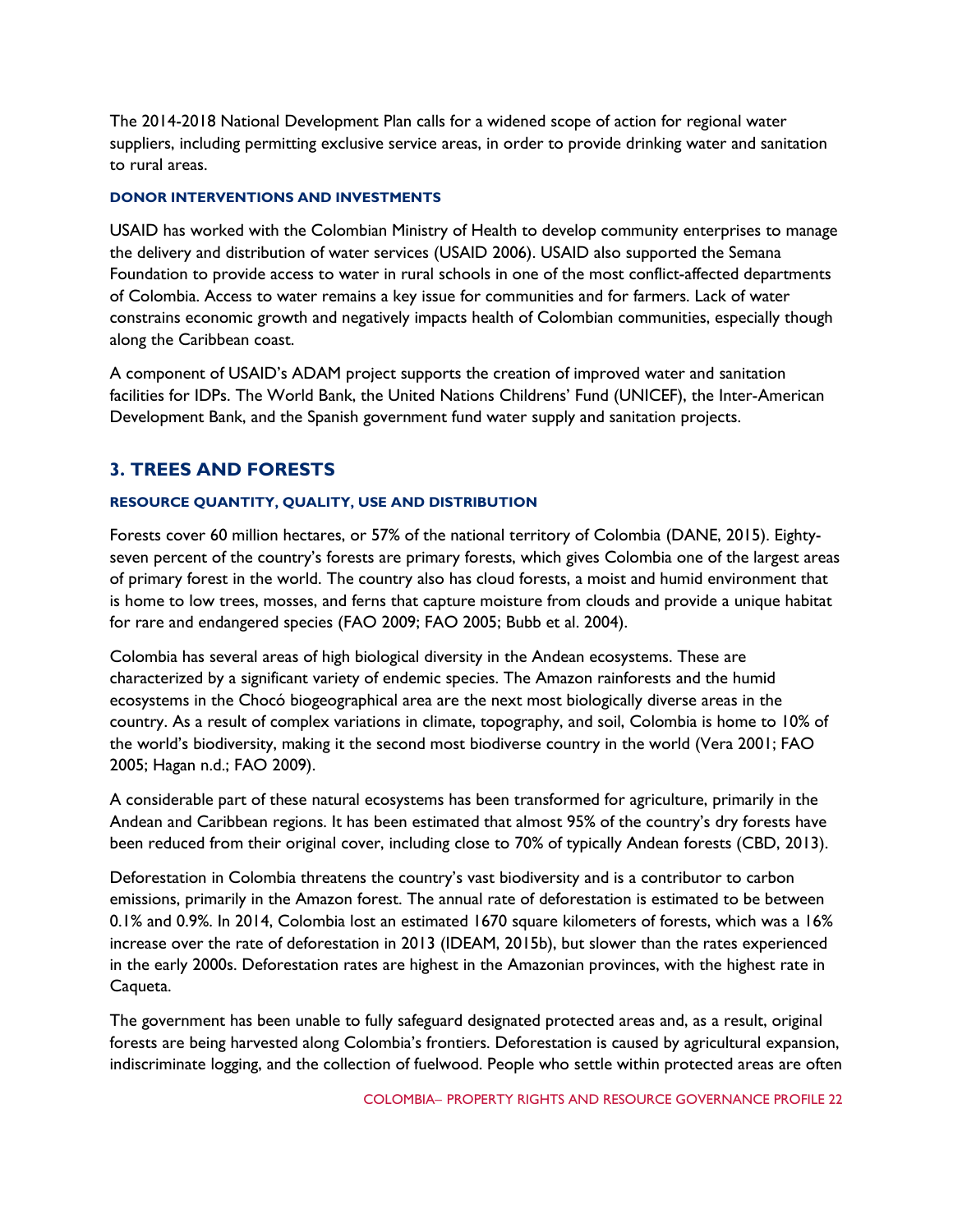able to obtain formal title over time, encouraging continuing forestland encroachment and clearing (GOC 2007; FAO 2009; Grusczynski and Jaramillo 2002).

# **LEGAL FRAMEWORK**

A new General Forest Law was adopted in 2006 (Law 1021). Major goals of this law include encouraging the development of plantations and natural forests, as well as the protection of the territorial rights of Afro-Colombian and indigenous communities over their forests. The law also regulates forest concessions. The Constitutional Court of Colombia has challenged this law and it is not currently being enforced (Reynolds and Flores 2008; USAID 2006; ITTO 2006). Actual forest management is largely carried out under the auspices of the Autonomous Regional Development Corporations as part of their environmental management function. The Ministry of Environment and Sustainable Development has the authority for forest management within National Parks.

Under the Constitution, indigenous groups are able to participate in decisions about the exploitation of natural resources within their territories (UN-Habitat 2005).

Colombia's forests are also protected under the Code of Renewable Natural Resources (Decree 2811 of 1974); the Law 99 of 1993 and its implementing regulations; the National Forest Policy of 1996 (Law 1021); the National Forestry Development Plan; the 1995 biodiversity policy and other general related regulations.

## **TENURE TYPES AND SECURITY**

Forest ownership is both private and public, and includes ownership of the surface area and the trees. Private forest land is composed of private property and collective property, which includes indigenous land and the land of Afro-Colombian communities. According to the Rights and Resources Initiative (2012), there are 31.4 million hectares of public forest lands administered by the Colombian government, and 29.9 million hectares of private lands owned by communities and indigenous groups (26.4 million in indigenous territories and 3.4 million in Afro-Colombian communities).

The communal territories of both indigenous and Afro-Colombian communities are inalienable, protected from seizure, and exempt from statutes of limitations. (Political Constitution of 1991, Art. 63; Law 70 of 1993, Art. 7).

Seven major Forest Reserve Zones (ZRF), which can be public or private, were established through Law 2 of 1959. These areas are designed to support the development of the forest economy and to protect soil, water and wildlife. They are not technically protected areas, although protected areas within the National System of Protected Areas (SINAP) and collective territories of ethnic communities can be established within these zones.

There is also a Forest Producer Reserve called 'Cuenca Alta del Rio Bogota' (RFPPCARB), delimited by the Ministry of Environment through Resolution 0138 of 2014 with an area of approximately 94,000 hectares.

# **GOVERNMENT ADMINISTRATION AND INSTITUTIONS**

Forest management is part of the National Environmental System (SINA). The SINA is led by the Department of the Environment, as principal agency of the policy and regulation. SINA integrates thirty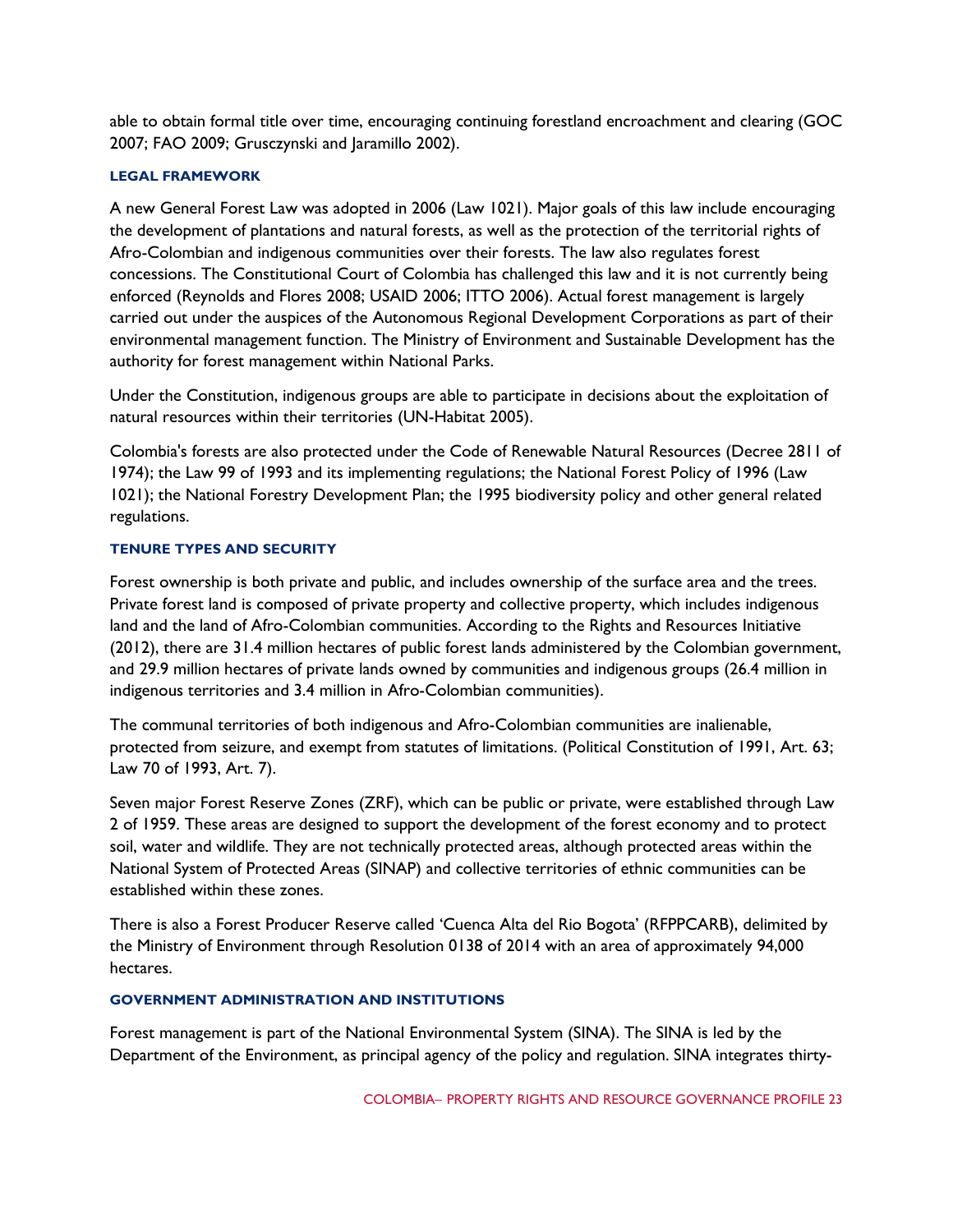four Regional Autonomous Corporations for Sustainable Development which act as regional environmental authorities; five research institutes; five urban environmental authorities in the main cities; and a Unit of Natural National Parks (CSU 2015).

The Map of Ecosystems in Land, Marine and Coastal Ecosystems Colombia (IDEAM, 2009) provides the methodological reference for tracking and monitoring the status of forest areas in the country. It was established in 2007 to standardize methodologies and classification systems used for analysis, monitoring and evaluation of the country's ecosystems. It is managed by the Environmental Research Institutes, which are appointed by SINA and the Agustín Codazzi Geographic Institute (IGAC).

There is a National Program for Monitoring Forests and Suitable Areas for Forestry (PMSB in Spanish) which has established strategies and actions to study, update and provide information on the dynamics of forest demand and to generate information related to areas that are suitable for forestry, in order to inform, guide and alert administrators and decision makers.

The PMSB's vision is that by 2025 it will be established as an inter-agency, comprehensive program, used by different actors in the forestry sector on an ongoing basis for decision-making, research and adjustments to environmental policy and legislation.

## **GOVERNMENT REFORMS, INTERVENTIONS AND INVESTMENTS**

In recent decades, Colombia's governments have tended to focus on the political conflict and the need for economic development. Environmental protection and forest management were often accorded a relatively low priority. This has begun to change in recent years. Colombia signed up to the "zero deforestation in the Amazon by 2020" pledge at the CBD COP 9 in Bonn in 2008 and began preliminary work on REDD+ in 2009 (REDD desk 2015).

Colombia has played a leading role in the UNFCCC REDD+ negotiations where it supports marketbased mechanisms. It has been a vocal proponent of the idea that REDD+ should accommodate a stepped, subnational approach, not only to reference levels and MRV (Government of Colombia 2012) but also in terms of eligibility for phase 3 of REDD+ (results-based payments) (the REDD desk 2015).

In this context Colombia's REDD+ program officially started in 2015 as a joint program of the Ministry of Environment, IDEAM and the UN system. This program, which will last three years and will have an investment of \$4 million, will support the participatory preparation of an incentive mechanism for reducing emissions from deforestation (UN Colombia 2015).

As specified in the National REDD+ Strategy (Estrategia Nacional REDD+; ENREDD+), the institution in charge of developing the reference level for Colombia is the Institute of Hydrology, Meteorology and Environmental Studies (Instituto de Hidrología, Meterología y Estudios Ambientales; IDEAM).

Colombia's National Development Plan (NDP 2014-2018) contains a specific article on the subject of forests in Colombia. This article (Article 171), specifies the 'prevention of deforestation of natural forests' as a national policy priority. The NDP establishes that the Ministry of Environment, Housing and Territorial Development will develop a national policy to combat deforestation which will include a plan of action to prevent the loss of natural forests by 2030. This policy will include provisions to substantively link to the sectors that act as drivers of deforestation, including supply chains that use the forest and its derivatives.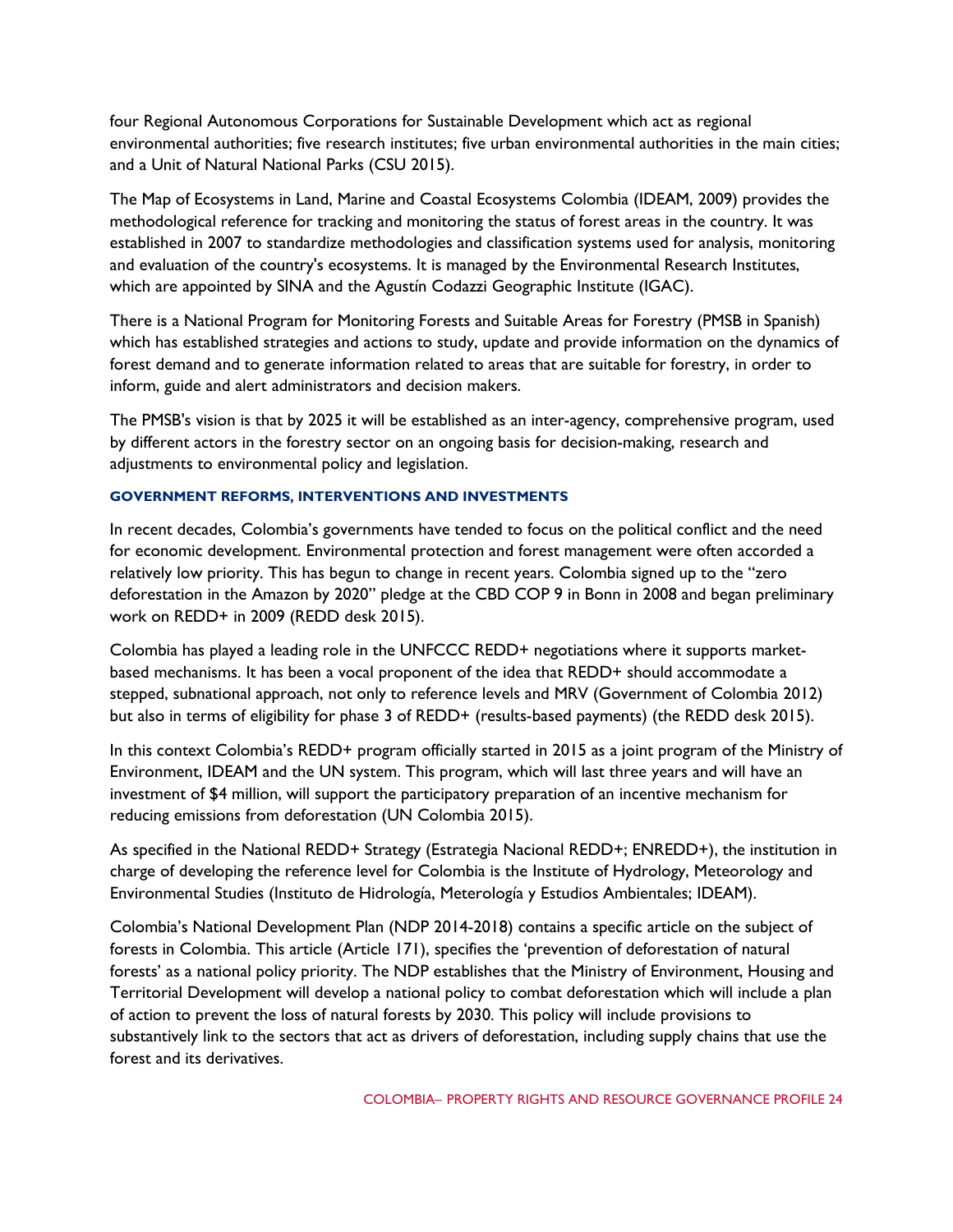This policy will create specific goals with the participation of producers' associations, under agreements for sustainability, where producers commit to rehabilitate degraded forests, as part of their economic activity.

# **DONOR INTERVENTIONS AND INVESTMENTS**

Several international donors are assisting Colombia with forest management. Among these, the USAID Biodiversity — Reduced Emissions from Deforestation and Forest Degradation (Bio-REDD+) project, is helping reinforce Colombian efforts to sustainably manage and use environmental assets by mitigating and adapting to climate change, preserving biodiversity, and promoting formalization and legalization of artisanal gold mining (Chemonics 2015).

The project is enabling the Colombian government — in collaboration with local communities, local nongovernmental organizations, and private sector investors — to sustainably protect and manage the country's biodiversity, ecosystem services, and natural resources. It implements low-carbon and carbon reduction plans to mitigate the emissions of climate change gases. Bio-REDD+ has developed an approach that links forest conservation and issuance of carbon credits to income generating activities and biodiversity management.

The World Bank is a major supporter of GOC's forest management activities and is supporting REDD+ through the Forest Carbon Partnership REDD+ Readiness program.

The World Bank's main project is the \$45 million Forest Conservation and Sustainability in the Heart of the Colombian Amazon Project for Colombia. The Project's objective is improve governance and promote sustainable land use activities in order to reduce deforestation and conserve biodiversity in the Project area. The project has four components: (1) Protected areas management and financial sustainability; (2) Forest governance, management, and monitoring (3) Sectoral programs for sustainable landscape management; and (4) Project coordination and management.

The World Bank has also created a partnership with the pencil producer Faber-Castell in the El Magdalena watershed region which creates jobs for the local community and helps rehabilitate over 3,000 hectares of degraded land. The partnership provides lessons for a program that optimizes different land uses in one of the world's last agriculture frontiers—Colombia's Orinoquia region—covering over 28 million hectares and four Colombian departments.

The German International Cooperation Agency (GIZ) is also an important international partner in forest land management. A core area of GIZ cooperation with Colombia is environmental policy, protection and sustainable management of natural resources. Activities focus on promotion of measures to protect and ensure the rational use of natural resources, to prevent natural disasters and to adjust to climate change. These include projects to strengthen the protected areas and national park system, support for REDD+, and support to government environmental policy-makers.

The European Union is supporting Colombia in forest governance through support to Colombia's commitments under the Forest Law Enforcement, Governance and Trade initiative.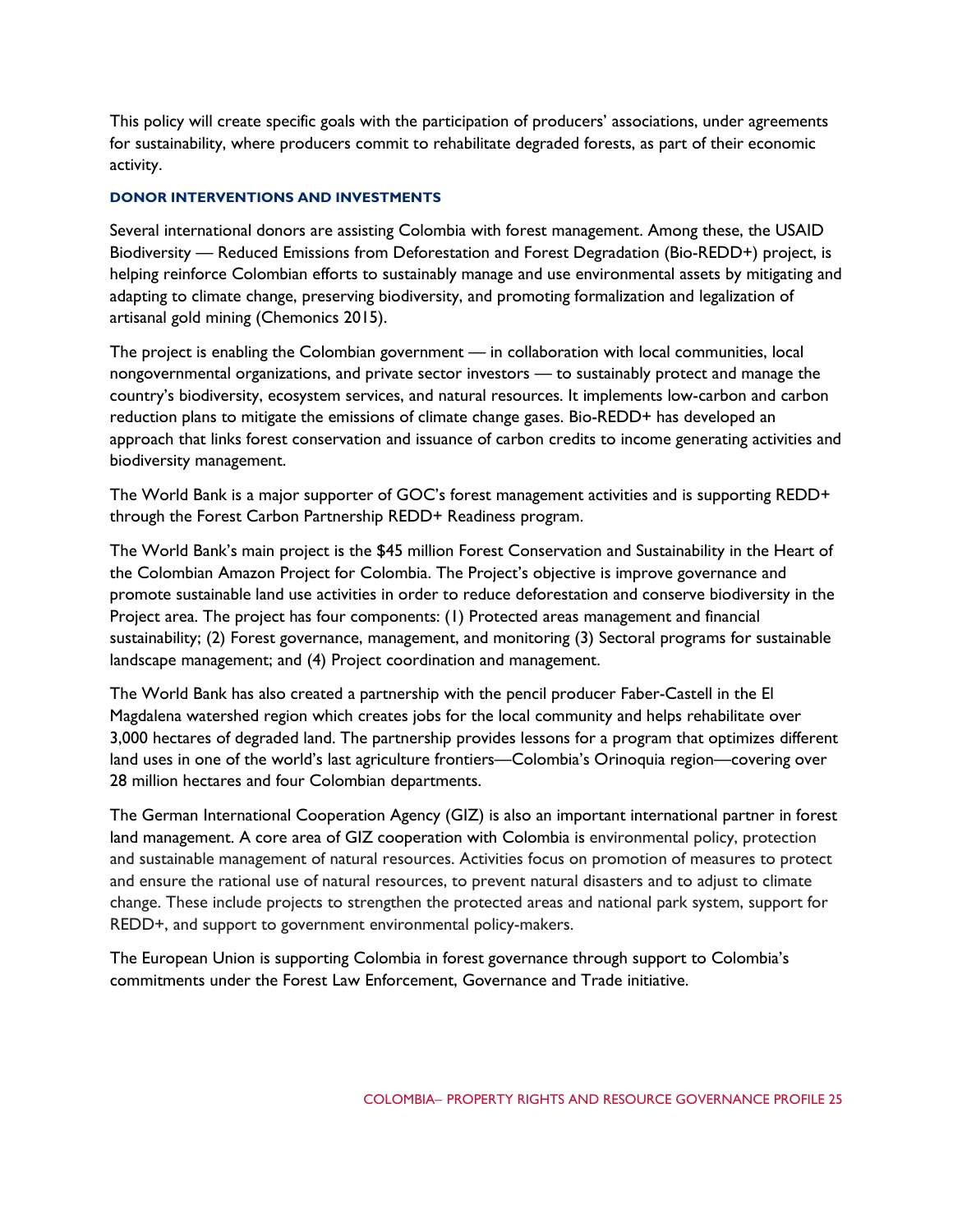# **4. MINERALS**

#### **RESOURCE QUANTITY, QUALITY, USE AND DISTRIBUTION**

Colombia contains and produces significant mineral resources. For example, it is the largest coal and nickel producer in South America, the second largest producer of emeralds in the world and it has substantial reserves of gold (IBP 2015). Mining accounts for approximately 2% of Colombia's GDP (Latin Lawyer 2015). Colombia is also a major energy producer in the Western Hemisphere. Colombia is currently the third-largest oil producer in Latin America and the seventh-largest crude exporter to the United States.

The country has three well-defined mountain ranges (cordilleras) in which most mineral deposits are found. More than two hundred emerald deposits have been located in narrow stretches on both sides of the Cordillera Occidental, which is the easternmost of the mountain ranges.

Colombia also continues to be a significant gold-producing country. Production has come from placer, vein, and lode deposits related to porphyry copper systems. Continental rifting created basins where sediments rich in organic material are located; these are the source of the country's petroleum reserves (USGS 2015).

The majority of mines and nonfuel mineral production facilities in the country are controlled or owned by the private sector. The government reports that unlicensed gold miners account for 87% of all gold production as of 2011 (Willis and Smith 2013).

Mineral exploitation in Colombia — especially illegal exploitation — is an important public policy issue due to the tensions it generates, especially within the environmental sector and within ethnic communities. Armed groups, covering large swathes of the country, are reported to have displaced villagers in areas with promising mineral profiles. These groups take over small-scale, local mines and fight to gain control of areas, especially those with gold (Mining.com 2015). These conflicts exacerbate the difficulty of establishing formal land tenure and resource management.

Mineral exploitation, both sanctioned and illegal, has created significant problems with indigenous communities in Colombia. A critical dimension of the problem lies in the lack of prior consultation, and free, prior and informed consent of indigenous communities to mineral exploitation within their reserves. According to the OXFAM/Due Process of Law Foundation, disregard for the right to free, prior and informed consultation is widespread (OXFAM 2015). Full implementation of the right to prior consultation remains unfinished business in Colombia. The country faces the challenge of translating the progress made in terms of normative and jurisprudential development into a reality in which prior consultation is the centerpiece of the State's relations with indigenous and Afro-descendent peoples (OXFAM 2015).

#### **LEGAL FRAMEWORK**

Mining and minerals are governed by Colombia's Constitution, Articles 332 and 360, which provides for state ownership of subsurface, natural and nonrenewable resources, as well as the right to determine conditions for the use and development of nonrenewable resources (Political Constitution 1991).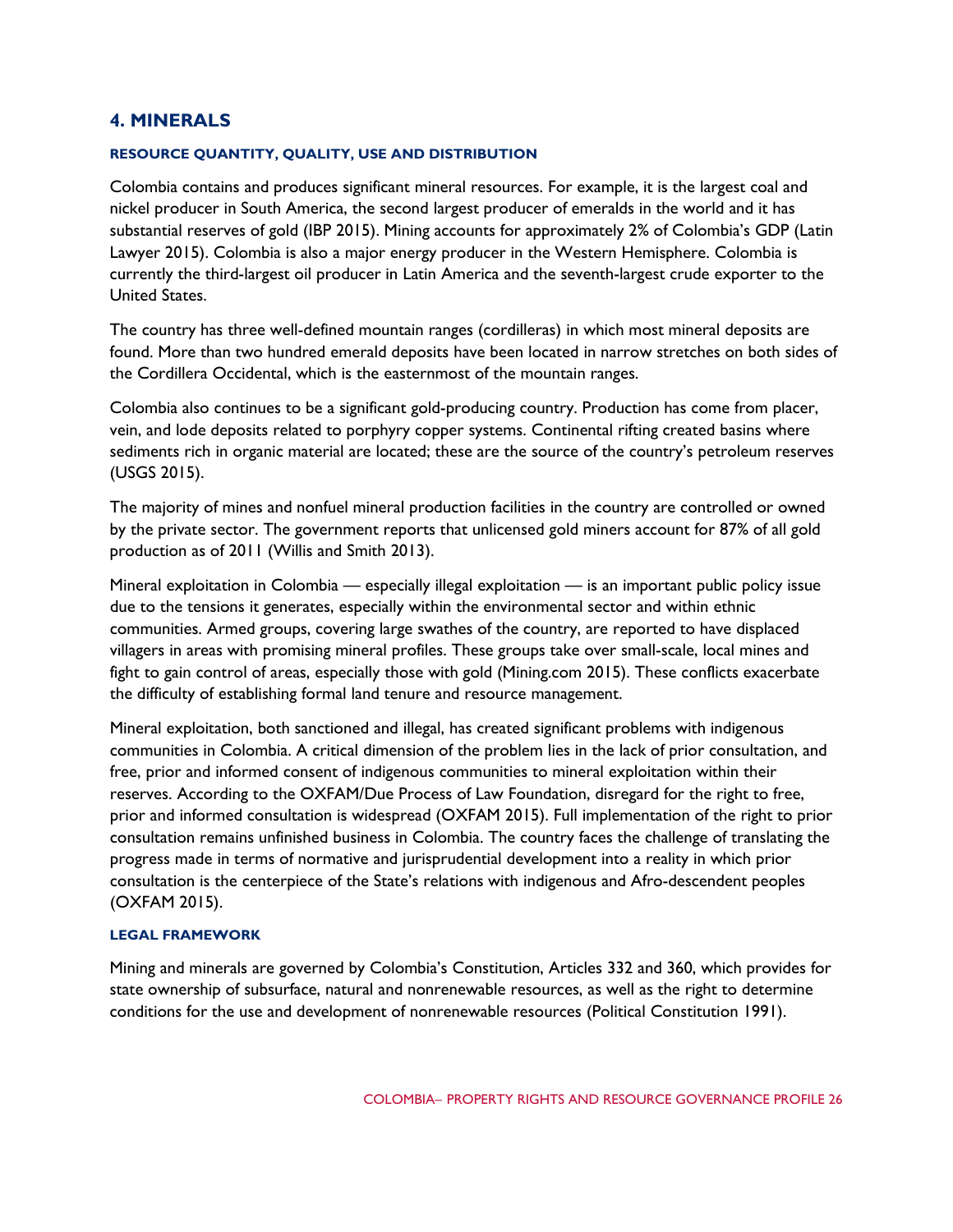The Colombian Mining Code (Law 685 of 2001) regulates the mining sector and mining activities. It is the institutional tool for regulating the relationships between state entities and individuals in relation to prospecting, exploration, exploitation, processing, transportation, marketing and utilization of subsurface and non-renewable resources that are owned by the government, private persons or private entities.

In application of the Code, the Ministry of Mines and Energy (MME) demarcates those areas in which no mining activities can take place, because they are set aside for exclusive agricultural use, ecological reserves or are protected areas.

## **TENURE TYPES AND SECURITY**

All nonrenewable natural resources in Colombia belong to the state, which can undertake exploration and exploitation on its own or grant concession rights to private parties to undertake exploration and exploitation (Martindale-Hubbell 2008).

The Mining Code establishes (Articles 122 and 131) that the authorities must indicate and delimit indigenous and Afro-Colombian community territories in mining areas, as well as provide a right of priority for these ethnic groups (Articles 124 and 133). This means that the mining authority can provide preferential grants of mining concessions for deposits and mineral fields located in indigenous and Afro-Colombian mining areas.

In order to give an exploitation license in areas with ethnic communities, there must be a prior consultation process. The legal framework regarding prior consultation in Colombia is based on the Constitution and the subsequent ratification in 1991 of Convention 169 of the International Labour Organisation (ILO). However, because the ILO Convention does not provide details related to the proper procedure for prior consultation, domestic legislation is needed to create guidelines. To date no law regulating prior consultation has been passed. In the absence of a detailed law, a diverse and scattered number of regulations, decrees, and presidential directives serve as guides for implementation (Americas Quarterly 2013).

In 2015 the State Council of Colombia ordered the provisional suspension of legal acts creating 516 mining areas in 22 departments, covering an area of 20,470,200 hectares. This decision was reached because the National Mining Agency (ANM) provided no prior consultation for the communities in these areas. The ANM maintains that prior consultation was not performed because the legal measures did not actually grant mining permits, but only established strategic areas for future mining, which led to "mere expectations [being] created" (Semana 2015).

# **GOVERNMENT ADMINISTRATION AND INSTITUTIONS**

The Ministry of Mines and Energy (MME) is legally mandated to draw up the National Mining Management Plan (NMMP), taking into account the policies, standards and guidelines of environmental and land management issued by the Ministry of Environment, Housing and Territorial Development.

This NMMP must in turn correspond to the National Development Plan. Article 20 of the National Development Plan stipulates the establishment of reserved areas for mining development. To create such areas the National Mining Authority (ANM) must determine which minerals are of strategic interest for the country and define special areas for mining.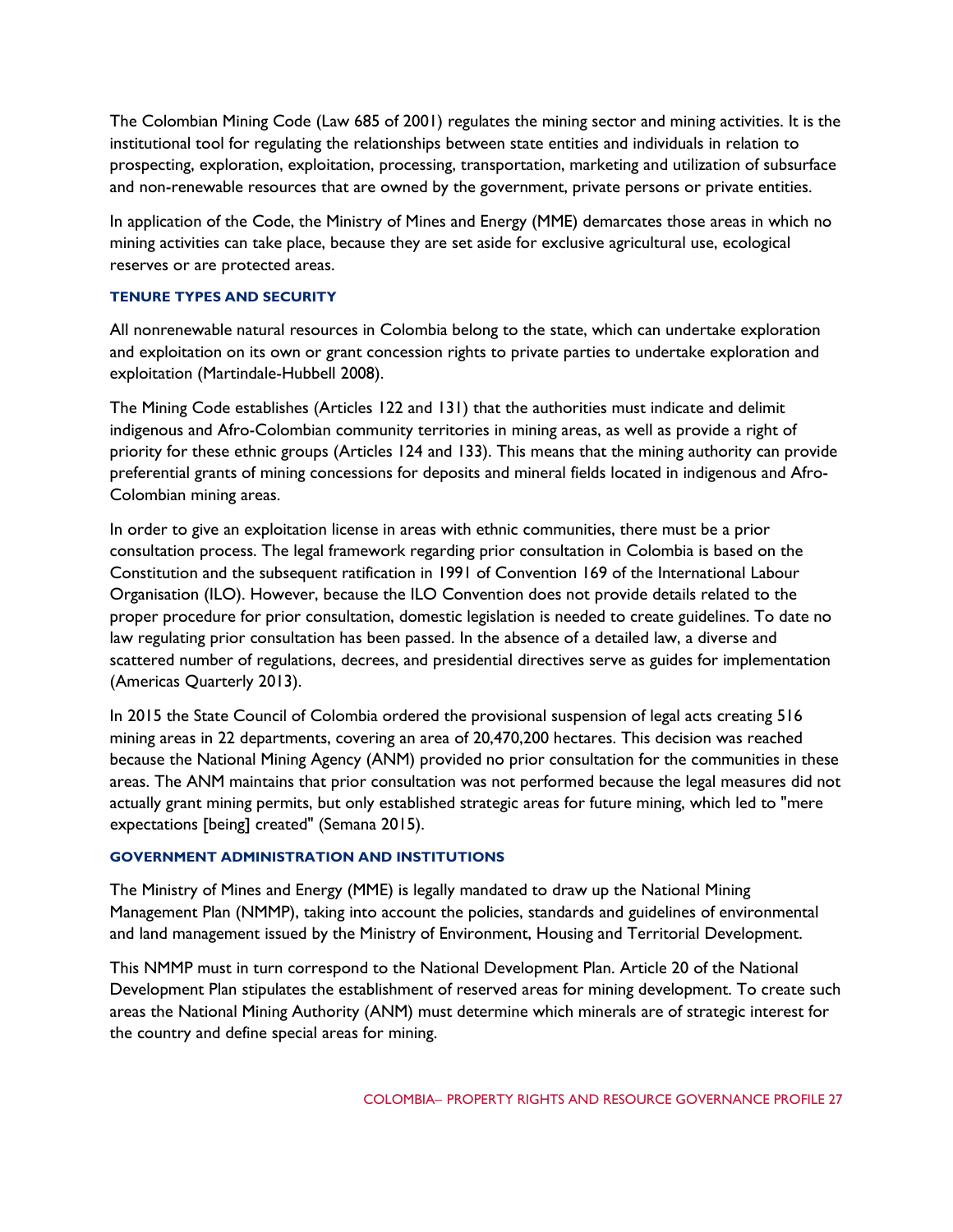These areas will be evaluated based on studies by the Colombian Geological Service and/or third parties engaged by the National Mining Authority. Based on these assessments, the Authority will select the areas that have a high mineral potential, and licenses for their use will be granted through an objective selection process, establishing minimum requirements for participation, rating factors, the special obligations of the concessionaire.

Finally, the NDP contemplates that the Ministry of Mines and Energy will delimit strategic areas for mining and energy development. These areas are going to be declared for a 2-year period, renewable for the same term. They are intended to facilitate the orderly management of non-renewable natural resources by maximizing the use of resources in line with internationally accepted best practices.

Also, the National Mining Authority is obligated to delineate areas of Strategic Reserve for Mining in order to formalize small-scale miners on free areas or those that are delivered to the State through devolution.

## **GOVERNMENT REFORMS, INTERVENTIONS AND INVESTMENTS**

In 2011, the government undertook a reform of the state bodies regulating and controlling mining activities in Colombia. As a result, INGEOMINAS (the former mining authority attached to the Ministry of Mines and Energy) was liquidated and the following bodies were created (Latin Lawyer 2015):

- The Deputy Minister of Mines was appointed as the lead high government official specifically dedicated to the mining sector;
- The National Mining Agency was created as the national mining authority, overseeing the activities to be performed under the titles that have been granted to date, administering the mining cadastre – the registry where titles are recorded – and conducting the granting of new titles; and,
- The Colombian Geological Service was created as the entity in charge of performing geological surveys to determine the mining potential of the Colombian territory. It is also in charge of supervising the use of nuclear and radioactive materials.

# **DONOR INTERVENTIONS AND INVESTMENTS**

Currently, USAID's Biodiversity — Reduced Emissions from Deforestation and Forest Degradation (Bio-REDD+) Project is working in Colombia with four mining companies — Mineros, Grand Colombia Gold, Grupo de Bullet, and Minatura International — to formalize artisanal mining production, mitigate environmental degradation, and strengthen government oversight and monitoring. To date, the Project has facilitated 60 contracts between the four companies and 15 artisanal mining associations to formalize activities around concessions. It has also trained more than 150 small miners in improved technologies that will increase gold recovery by 15% and reduce mercury use by 90%. These efforts will improve rural livelihoods while mitigating environmental degradation.

The World Bank Group, particularly through the International Finance Corporation, is also supporting mining policy and practice, particularly for tender methodologies and opening data through the Extractive Industries Transparency Initiative.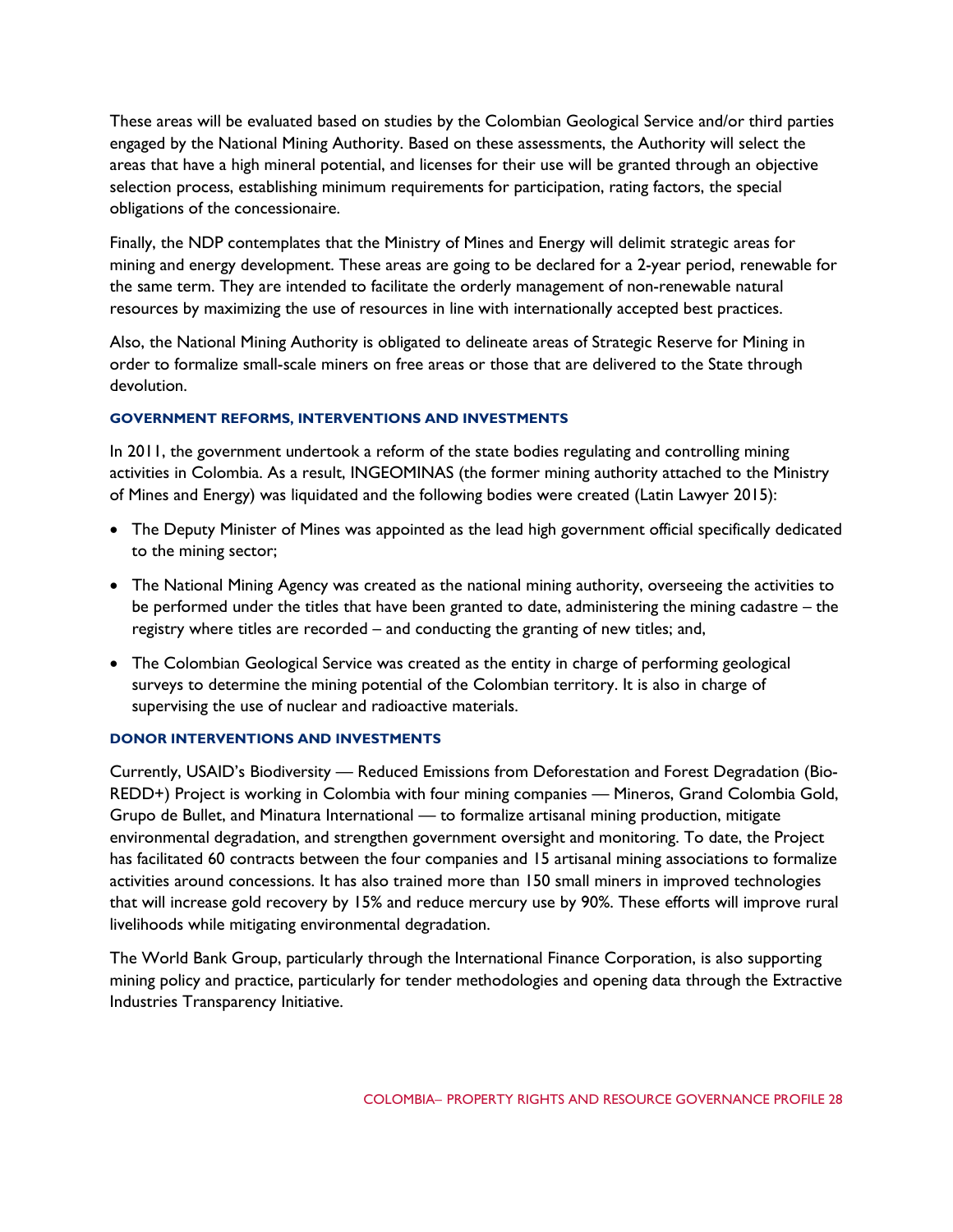COLOMBIA– PROPERTY RIGHTS AND RESOURCE GOVERNANCE PROFILE 29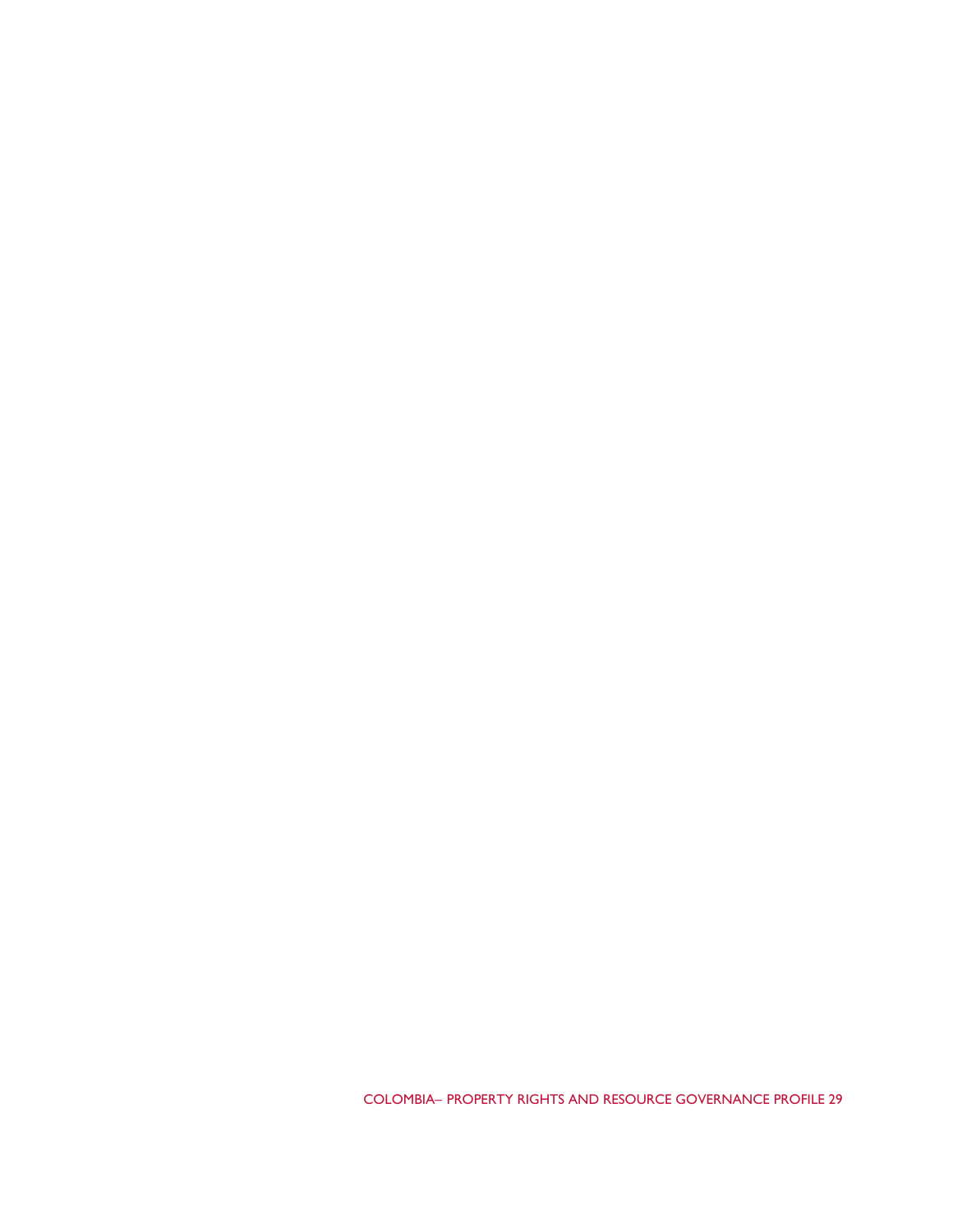# **5. DATA SOURCES (COMPLETE LIST)**

- Agustin Codazzi Geographic Institute IGAC. 2009. Atlas of the Distribution of the Rural Property in Colombia.
- Americas Quarterly. 2013. Colombia: Prior consultation. [http://www.as](http://www.as-coa.org/sites/default/files/ConsultaPreviaColombia2014.pdf)[coa.org/sites/default/files/ConsultaPreviaColombia2014.pdf](http://www.as-coa.org/sites/default/files/ConsultaPreviaColombia2014.pdf) (accessed 25 November 2015).
- Amnesty International. 2015. Human Rights Global Situation 2014/2015. 25 February 2015, Index number: POL 10/0001/2015. [https://www.amnesty.org/en/documents/document/?indexNumber=pol10%2f0001%2f2015&langu](https://www.amnesty.org/en/documents/document/?indexNumber=pol10%2f0001%2f2015&language=es) [age=es](https://www.amnesty.org/en/documents/document/?indexNumber=pol10%2f0001%2f2015&language=es) (accessed 9 November 2015).
- Annual Report on the State of the Environment and Renewable Natural Resources in Colombia Forests 2009.<http://intranet.ideam.gov.co:8080/openbiblio/Bvirtual/021721/021721.htm> (accessed 10 November 2015).
- Bartel, Kevin, Vanessa Cespedes, Beatriz Salazar, Ricardo Torees and Margarita Varón. 2016. Land and Rural Development Policy Reforms in Colombia: The Path to Peace. Paper presented at the 2016 Annual World Bank Conference on Land and Poverty. March 14-18, 2016.
- Cárdenas Martínez, B. 2015. Latin Lawyer. Mining 2015, Colombia. <http://latinlawyer.com/reference/topics/46/jurisdictions/8/colombia/> (accessed 25 November 2015).
- Chemonics. Protecting Biodiversity and Preventing Deforestation in Colombia's Ecosystems. 2015. [http://www.chemonics.com/OurWork/OurProjects/Pages/Colombia%20Reduced%20Emissions%](http://www.chemonics.com/OurWork/OurProjects/Pages/Colombia%20Reduced%20Emissions%20from%20Deforestation%20and%20Forest%20Degradation.aspx) [20from%20Deforestation%20and%20Forest%20Degradation.aspx](http://www.chemonics.com/OurWork/OurProjects/Pages/Colombia%20Reduced%20Emissions%20from%20Deforestation%20and%20Forest%20Degradation.aspx) (accessed 23 November 2015).
- Convention on Biological Diversity Secretarit (CBD). 2013. CBD overview Colombia. <https://www.cbd.int/countries/?country=co> (accessed 23 November 2015).
- Constitutional Court of Colombia. Judgment C-644 of 2012. <http://www.corteconstitucional.gov.co/relatoria/2012/C-644-12.htm> (accessed 23 November 2015).
- Colorado State University CSU. What is SINA. 2015.

[https://www.google.com.co/url?sa=t&rct=j&q=&esrc=s&source=web&cd=2&cad=rja&uact=8&sqi](https://www.google.com.co/url?sa=t&rct=j&q=&esrc=s&source=web&cd=2&cad=rja&uact=8&sqi=2&ved=0ahUKEwjBipSyxb3JAhXI6x4KHVx-CjMQFggfMAE&url=http%3A%2F%2Fwww.engr.colostate.edu%2F%7Eneilg%2Fce_old%2Fprojects%2FColombia%2FColombia%2Fcd1_files%2FEnglish%2520Translations%2FEnglish_05-SINA%2520Overview.doc&usg=AFQjCNHACX26ryeJP17Op8Rzu4IZKli2wg&sig2=sEHwg3pZBUJ8OMaq1KivMQ&bvm=bv.108538919,d.dmo) [=2&ved=0ahUKEwjBipSyxb3JAhXI6x4KHVx-](https://www.google.com.co/url?sa=t&rct=j&q=&esrc=s&source=web&cd=2&cad=rja&uact=8&sqi=2&ved=0ahUKEwjBipSyxb3JAhXI6x4KHVx-CjMQFggfMAE&url=http%3A%2F%2Fwww.engr.colostate.edu%2F%7Eneilg%2Fce_old%2Fprojects%2FColombia%2FColombia%2Fcd1_files%2FEnglish%2520Translations%2FEnglish_05-SINA%2520Overview.doc&usg=AFQjCNHACX26ryeJP17Op8Rzu4IZKli2wg&sig2=sEHwg3pZBUJ8OMaq1KivMQ&bvm=bv.108538919,d.dmo)[CjMQFggfMAE&url=http%3A%2F%2Fwww.engr.colostate.edu%2F~neilg%2Fce\\_old%2Fprojects%](https://www.google.com.co/url?sa=t&rct=j&q=&esrc=s&source=web&cd=2&cad=rja&uact=8&sqi=2&ved=0ahUKEwjBipSyxb3JAhXI6x4KHVx-CjMQFggfMAE&url=http%3A%2F%2Fwww.engr.colostate.edu%2F%7Eneilg%2Fce_old%2Fprojects%2FColombia%2FColombia%2Fcd1_files%2FEnglish%2520Translations%2FEnglish_05-SINA%2520Overview.doc&usg=AFQjCNHACX26ryeJP17Op8Rzu4IZKli2wg&sig2=sEHwg3pZBUJ8OMaq1KivMQ&bvm=bv.108538919,d.dmo) [2FColombia%2FColombia%2Fcd1\\_files%2FEnglish%2520Translations%2FEnglish\\_05-](https://www.google.com.co/url?sa=t&rct=j&q=&esrc=s&source=web&cd=2&cad=rja&uact=8&sqi=2&ved=0ahUKEwjBipSyxb3JAhXI6x4KHVx-CjMQFggfMAE&url=http%3A%2F%2Fwww.engr.colostate.edu%2F%7Eneilg%2Fce_old%2Fprojects%2FColombia%2FColombia%2Fcd1_files%2FEnglish%2520Translations%2FEnglish_05-SINA%2520Overview.doc&usg=AFQjCNHACX26ryeJP17Op8Rzu4IZKli2wg&sig2=sEHwg3pZBUJ8OMaq1KivMQ&bvm=bv.108538919,d.dmo) [SINA%2520Overview.doc&usg=AFQjCNHACX26ryeJP17Op8Rzu4IZKli2wg&sig2=sEHwg3pZBU](https://www.google.com.co/url?sa=t&rct=j&q=&esrc=s&source=web&cd=2&cad=rja&uact=8&sqi=2&ved=0ahUKEwjBipSyxb3JAhXI6x4KHVx-CjMQFggfMAE&url=http%3A%2F%2Fwww.engr.colostate.edu%2F%7Eneilg%2Fce_old%2Fprojects%2FColombia%2FColombia%2Fcd1_files%2FEnglish%2520Translations%2FEnglish_05-SINA%2520Overview.doc&usg=AFQjCNHACX26ryeJP17Op8Rzu4IZKli2wg&sig2=sEHwg3pZBUJ8OMaq1KivMQ&bvm=bv.108538919,d.dmo) [J8OMaq1KivMQ&bvm=bv.108538919,d.dmo](https://www.google.com.co/url?sa=t&rct=j&q=&esrc=s&source=web&cd=2&cad=rja&uact=8&sqi=2&ved=0ahUKEwjBipSyxb3JAhXI6x4KHVx-CjMQFggfMAE&url=http%3A%2F%2Fwww.engr.colostate.edu%2F%7Eneilg%2Fce_old%2Fprojects%2FColombia%2FColombia%2Fcd1_files%2FEnglish%2520Translations%2FEnglish_05-SINA%2520Overview.doc&usg=AFQjCNHACX26ryeJP17Op8Rzu4IZKli2wg&sig2=sEHwg3pZBUJ8OMaq1KivMQ&bvm=bv.108538919,d.dmo) (accessed 23 November 2015).

CONPES document 3810. 2014. Policy for providing drinking water and basic sanitation in rural areas.<http://www.minvivienda.gov.co/conpesagua/3810%20-%202014.pdf> (accessed 30 November 2015).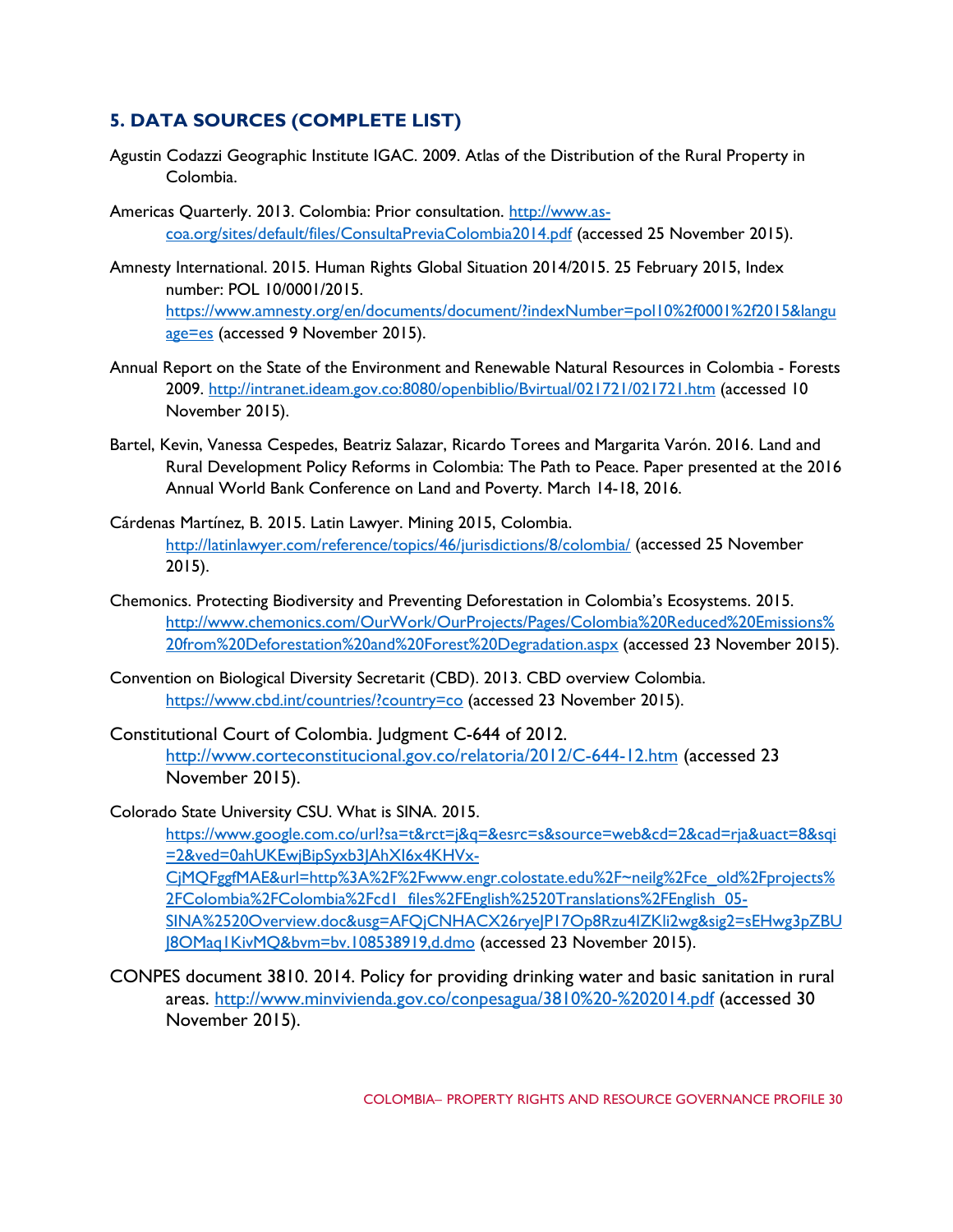- El Colombiano newspaper. 2015. Concerning about mining in moors. May 10 of 2015. <http://www.elcolombiano.com/en-79-930-hectareas-de-paramo-hay-actividad-minera-YE1886771> (accessed 29 November 2015).
- Environmental information system of Colombia. N.d. National Program for Monitoring forests and suitable areas for forestry.

[https://www.siac.gov.co/Seguimiento\\_y\\_evaluacion\\_bosques/PMSB.aspx](https://www.siac.gov.co/Seguimiento_y_evaluacion_bosques/PMSB.aspx) (accessed 12 November 2015).

- FAO. State of the World's Forests. 2014. <http://www.fao.org/3/a-i3710e.pdf> (accessed 29 November 2015).
- Global Forest Watch. Country profiles: Colombia. 2015. [http://www.globalforestwatch.org/country/COL#](http://www.globalforestwatch.org/country/COL) (accessed 29 November 2015).
- Government of Colombia (GOC). 2012. Submission by Colombia to SBSTA 37.
- Herrera Llanos, W. 2011. Régimen municipal en Colombia (Continuación del tema sobre Organización Territorial). Universidad del Norte. p. 27.
- Humboldt Institute. 2013. Moors Atlas in Colombia. [http://www.humboldt.org.co/es/investigacion/ecosistemas-estrategicos-2/item/551-atlas-de](http://www.humboldt.org.co/es/investigacion/ecosistemas-estrategicos-2/item/551-atlas-de-paramos-de-colombia-2013)[paramos-de-colombia-2013](http://www.humboldt.org.co/es/investigacion/ecosistemas-estrategicos-2/item/551-atlas-de-paramos-de-colombia-2013) (accessed 30 November 2015).
- Indexmundi. 2014. Colombia economy profile 2014. [http://www.indexmundi.com/colombia/economy\\_profile.html](http://www.indexmundi.com/colombia/economy_profile.html) (accessed 14 November 2015).
- Institute of Hydrology, Meteorology and Environmental Studies (IDEAM). 2015a. National Study on Water for 2014. [http://documentacion.ideam.gov.co/openbiblio/bvirtual/023080/ENA\\_2014.pdf](http://documentacion.ideam.gov.co/openbiblio/bvirtual/023080/ENA_2014.pdf) (accessed 29 November 2015).
- ———. 2015b. Deforestation in Colombia increases for 2014. [http://www.ideam.gov.co/web/sala-de](http://www.ideam.gov.co/web/sala-de-prensa/noticias/-/asset_publisher/96oXgZAhHrhJ/content/aumenta-deforestacion-en-colombia-para-2014)[prensa/noticias/-/asset\\_publisher/96oXgZAhHrhJ/content/aumenta-deforestacion-en-colombia](http://www.ideam.gov.co/web/sala-de-prensa/noticias/-/asset_publisher/96oXgZAhHrhJ/content/aumenta-deforestacion-en-colombia-para-2014)[para-2014](http://www.ideam.gov.co/web/sala-de-prensa/noticias/-/asset_publisher/96oXgZAhHrhJ/content/aumenta-deforestacion-en-colombia-para-2014) (accessed 29 November 2015).
- Internal Displacement Monitoring Centre. 2014. Displacement continues despite hopes for peace. [http://www.internal-displacement.org/americas/colombia/2014/displacement-continues-despite](http://www.internal-displacement.org/americas/colombia/2014/displacement-continues-despite-hopes-for-peace)[hopes-for-peace](http://www.internal-displacement.org/americas/colombia/2014/displacement-continues-despite-hopes-for-peace) (accessed 28 September 2017).
- Martindale-Hubbell. 2008. Colombia Law Digest. Martindale-Hubbell International Law Digest. COL-1- 15.
- Mining.com. 2015. Colombia to speed approval of permits, crack down on illegal miners. Published on march 4 of 2015. [http://www.mining.com/colombia-speed-approval-permits-vows-zero-tolerance](http://www.mining.com/colombia-speed-approval-permits-vows-zero-tolerance-illegal-miners/)[illegal-miners/](http://www.mining.com/colombia-speed-approval-permits-vows-zero-tolerance-illegal-miners/) (accessed 30 November 2015).
- Ministry of agriculture. 2015. Ministry of Agriculture through the Incoder invests more than \$ 38,000 million in irrigation districts. [https://www.minagricultura.gov.co/noticias/Paginas/Minagricultura-a-](https://www.minagricultura.gov.co/noticias/Paginas/Minagricultura-a-trav%C3%A9s-del-INCODER-invierte-m%C3%A1s-de-$38-000-millones-en-distritos-de-riego-.aspx)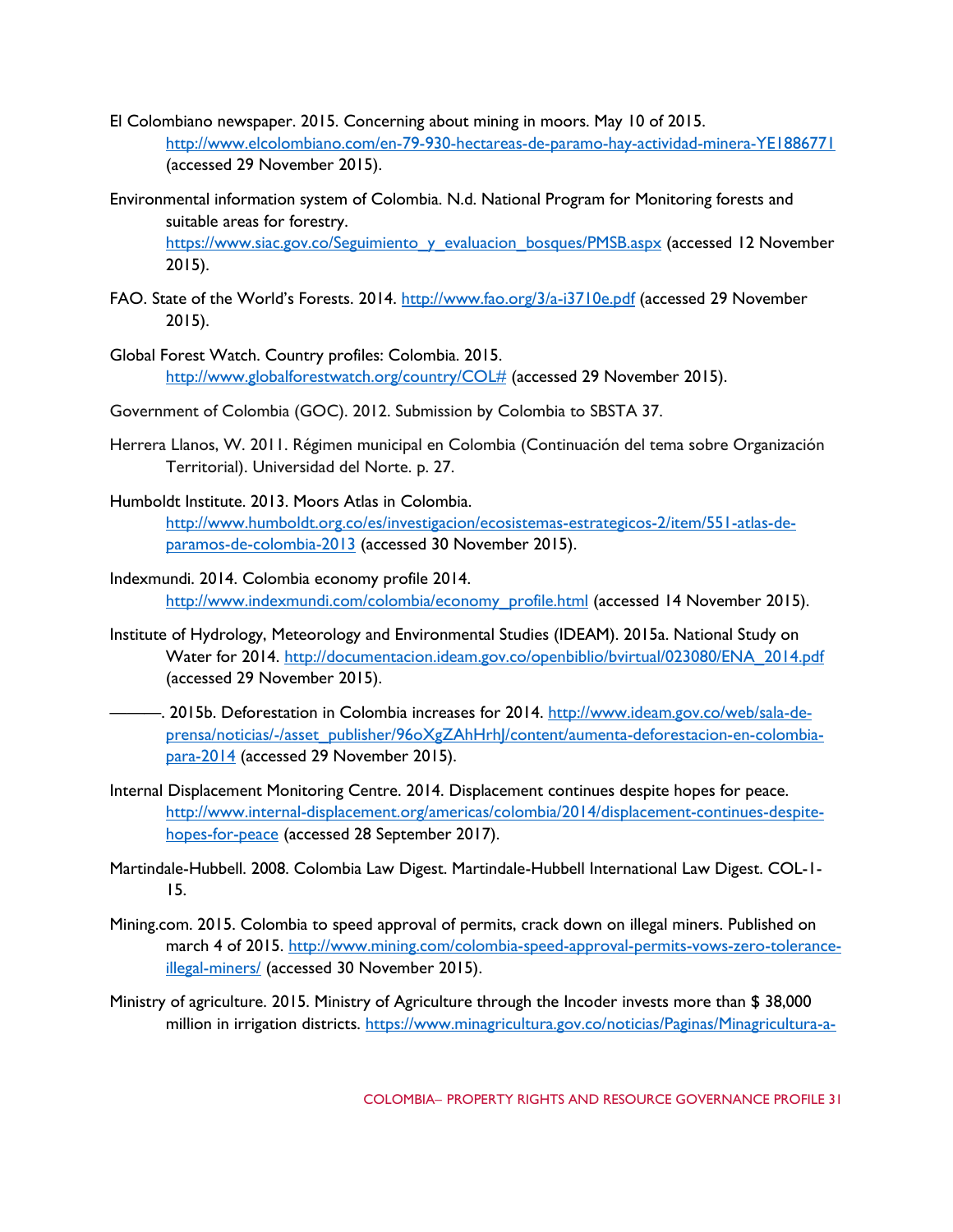[través-del-INCODER-invierte-más-de-\\$38-000-millones-en-distritos-de-riego-.aspx](https://www.minagricultura.gov.co/noticias/Paginas/Minagricultura-a-trav%C3%A9s-del-INCODER-invierte-m%C3%A1s-de-$38-000-millones-en-distritos-de-riego-.aspx) (accessed 30 November 2015).

Ministry of Environment. N.d. Availability of water resources.

[https://www.minambiente.gov.co/index.php/component/content/article/1933-disponibilidad-del](https://www.minambiente.gov.co/index.php/component/content/article/1933-disponibilidad-del-recurso-hidrico)[recurso-hidrico](https://www.minambiente.gov.co/index.php/component/content/article/1933-disponibilidad-del-recurso-hidrico) (accessed 14 November 2015).

- Ministry of Environment. N.d. Efficiency use and water saving. [https://www.minambiente.gov.co/index.php/component/content/article?id=1449:plantilla-gestion](https://www.minambiente.gov.co/index.php/component/content/article?id=1449:plantilla-gestion-integral-del-recurso-hidrico-34)[integral-del-recurso-hidrico-34](https://www.minambiente.gov.co/index.php/component/content/article?id=1449:plantilla-gestion-integral-del-recurso-hidrico-34) (accessed 14 November 2015).
- Ministry of Environment. 2015. Importance of forests: Colombia third country in the region in forest covered areas.

[https://www.minambiente.gov.co/index.php/component/content/article?id=1210:el-uso](https://www.minambiente.gov.co/index.php/component/content/article?id=1210:el-uso-sostenible-de-los-bosques-prioridad-de-minambiente-513)[sostenible-de-los-bosques-prioridad-de-minambiente-513](https://www.minambiente.gov.co/index.php/component/content/article?id=1210:el-uso-sostenible-de-los-bosques-prioridad-de-minambiente-513) (accessed 11 November 2015).

- Mining and Energy Planning Unit. 2014. Indicators of mining in Colombia. [http://www.upme.gov.co/Docs/Plan\\_Minero/2014/Indicadores%20de%20la%20Miner%C3%ADa%](http://www.upme.gov.co/Docs/Plan_Minero/2014/Indicadores%20de%20la%20Miner%C3%ADa%20en%20Colombia.pdf) [20en%20Colombia.pdf](http://www.upme.gov.co/Docs/Plan_Minero/2014/Indicadores%20de%20la%20Miner%C3%ADa%20en%20Colombia.pdf) (accessed 13 November 2015).
- National Development Plan (NDP) 2014-2018. [https://colaboracion.dnp.gov.co/CDT/Prensa/LEY%201753%20DEL%2009%20DE%20JUNIO%20D](https://colaboracion.dnp.gov.co/CDT/Prensa/LEY%201753%20DEL%2009%20DE%20JUNIO%20DE%202015.pdf) [E%202015.pdf](https://colaboracion.dnp.gov.co/CDT/Prensa/LEY%201753%20DEL%2009%20DE%20JUNIO%20DE%202015.pdf) (accessed 14 November 2015).
- National Center of Historical Memory. 2015. A displaced nation. <http://centrodememoriahistorica.gov.co/micrositios/desplazamientoForzado/> (accessed 11 November 2015).
- National Administrative Department of Statistics (DANE). 2015. Third National Rural Census. Made between November and December 2014, covering 1,101 municipalities in 32 departments of the country, 773 indigenous reserves, 81 lands of black communities and 56 national parks. [http://www.3ercensonacionalagropecuario.gov.co](http://www.3ercensonacionalagropecuario.gov.co/) (accessed 10 November 2015).
- Land Formalization Program LFP. N.d. Background of the Land Formalization Program. <http://formalizacion.minagricultura.gov.co/programa/antecedentes> (accessed 13 November 2015).
- Ocampo, J. A. 2014. Diagnostic elements and conceptual framework of the Mission to transform the rural sector: 'Rural Mission'. National Planning Department. [https://colaboracion.dnp.gov.co/CDT/Agriculturapecuarioforestal%20y%20pesca/Presentación%20](https://colaboracion.dnp.gov.co/CDT/Agriculturapecuarioforestal%20y%20pesca/Presentaci%C3%B3n%20Documento%20Marco%20Director%20de%20Misi%C3%B3n%2020141015.pdf) [Documento%20Marco%20Director%20de%20Misión%2020141015.pdf](https://colaboracion.dnp.gov.co/CDT/Agriculturapecuarioforestal%20y%20pesca/Presentaci%C3%B3n%20Documento%20Marco%20Director%20de%20Misi%C3%B3n%2020141015.pdf) (accessed 9 November 2015).
- Organization of American States OAS. 2015. Colombia legal system. <http://www.oas.org/dil/esp/Presentacion%20del%20Sistema%20Juridico%20Colombia.pdf> (accessed 20 November 2015).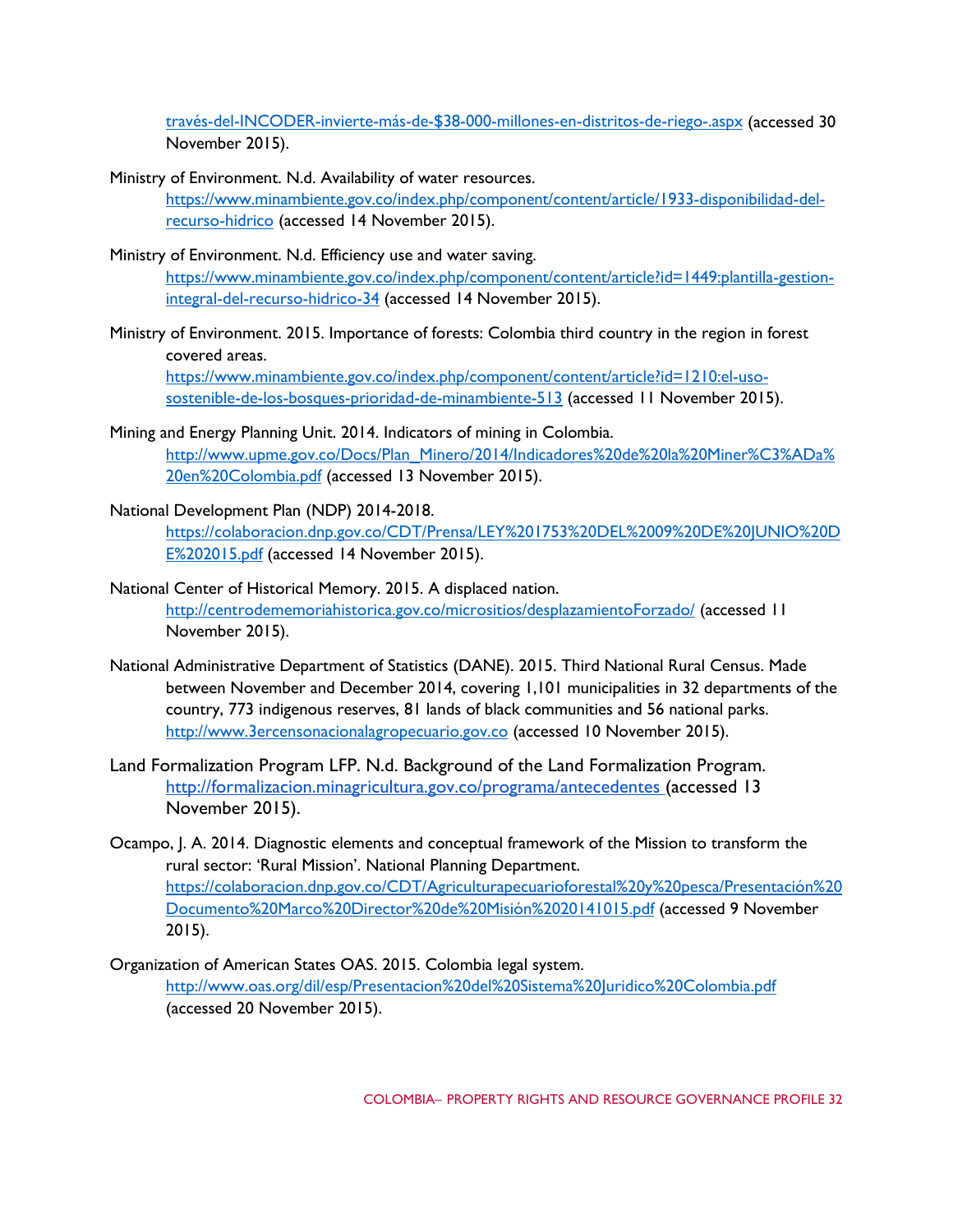Colombian Civil Code. 2015. Article 669 et seq.

<http://www.alcaldiabogota.gov.co/sisjur/normas/Norma1.jsp?i=39535> (accessed 28 November 2015).

- OXFAM-Due Process of Law Foundation. The Right of Indigenous Peoples to Prior Consultation: the situation in Bolivia, Colombia, Ecuador, and Peru. [http://www.oxfamamerica.org/static/media/files/the-right-of-indigenous-people-to-prior](http://www.oxfamamerica.org/static/media/files/the-right-of-indigenous-people-to-prior-consultation-exec-summary.pdf)[consultation-exec-summary.pdf](http://www.oxfamamerica.org/static/media/files/the-right-of-indigenous-people-to-prior-consultation-exec-summary.pdf) (accessed 28 November 2015).
- O-ECO. 2013. 24% increase in deforestation in the Amazon. Brazil. Published 25 June 2013. <http://www.oeco.org.br/dados/27291-incremento-de-24-en-la-deforestacion-de-la-amazonia/> (accessed 28 November 2015).
- OECD. 2105. Colombia: Overview and highlights. [http://www.oecd.org/countries/colombia/Water-](http://www.oecd.org/countries/colombia/Water-Resources-Allocation-Colombia.pdf)[Resources-Allocation-Colombia.pdf](http://www.oecd.org/countries/colombia/Water-Resources-Allocation-Colombia.pdf) (accessed 28 November 2015).
- OECD. 2015. Review of Agricultural Policies. Colombia. [https://www.minagricultura.gov.co/Reportes/Colombia\\_%20Agc\\_Review.pdf](https://www.minagricultura.gov.co/Reportes/Colombia_%20Agc_Review.pdf) (accessed 28 September 2017).
- OECD. *See* Organization for Economic Co-operation and Development.
- Peace Process draft. 2014. Towards a new rural Colombia: comprehensive rural reform. [https://www.mesadeconversaciones.com.co/sites/default/files/Borrador%20Conjunto%20-](https://www.mesadeconversaciones.com.co/sites/default/files/Borrador%20Conjunto%20-%20%20Pol_tica%20de%20desarrollo%20agrario%20integral.pdf) [%20%20Pol\\_tica%20de%20desarrollo%20agrario%20integral.pdf.](https://www.mesadeconversaciones.com.co/sites/default/files/Borrador%20Conjunto%20-%20%20Pol_tica%20de%20desarrollo%20agrario%20integral.pdf)
- Political Constitution of Colombia. 1991. Articles 58 and 64. <http://www.alcaldiabogota.gov.co/sisjur/normas/Norma1.jsp?i=4125> (accessed 29 November 2015).
- Regulatory Commission for Drinking Water and Sanitation (CRA). 2015. About the entity. <http://www.cra.gov.co/es/acerca-de-la-entidad/estructura-organizacional> (accessed 28 November 2015).
- Rights and Resources Initiative. 2012. What rights? A comparative analysis of developing countries' national legislation on community and indigenous peoples' forest tenure rights. http://www.rightsandresources.org/wp-content/exported-pdf/whatrightsnovember | 3final.pdf (accessed 28 November 2015).
- Semana magazine. 2015. State Council threatens the mining locomotive. Published may 20 of 2015. [http://www.semana.com/nacion/articulo/consejo-de-estado-pone-en-jaque-la-locomotora](http://www.semana.com/nacion/articulo/consejo-de-estado-pone-en-jaque-la-locomotora-minera/428427-3)[minera/428427-3](http://www.semana.com/nacion/articulo/consejo-de-estado-pone-en-jaque-la-locomotora-minera/428427-3) (accessed 23 November 2015).
- South American Countries Mineral Industry Handbook Volume 1: Strategic Information and Regulations. 2015. IBP.
- The REDD desk. 2015. Countries: Colombia.<http://theredddesk.org/countries/colombia> (accessed 28 November 2015).